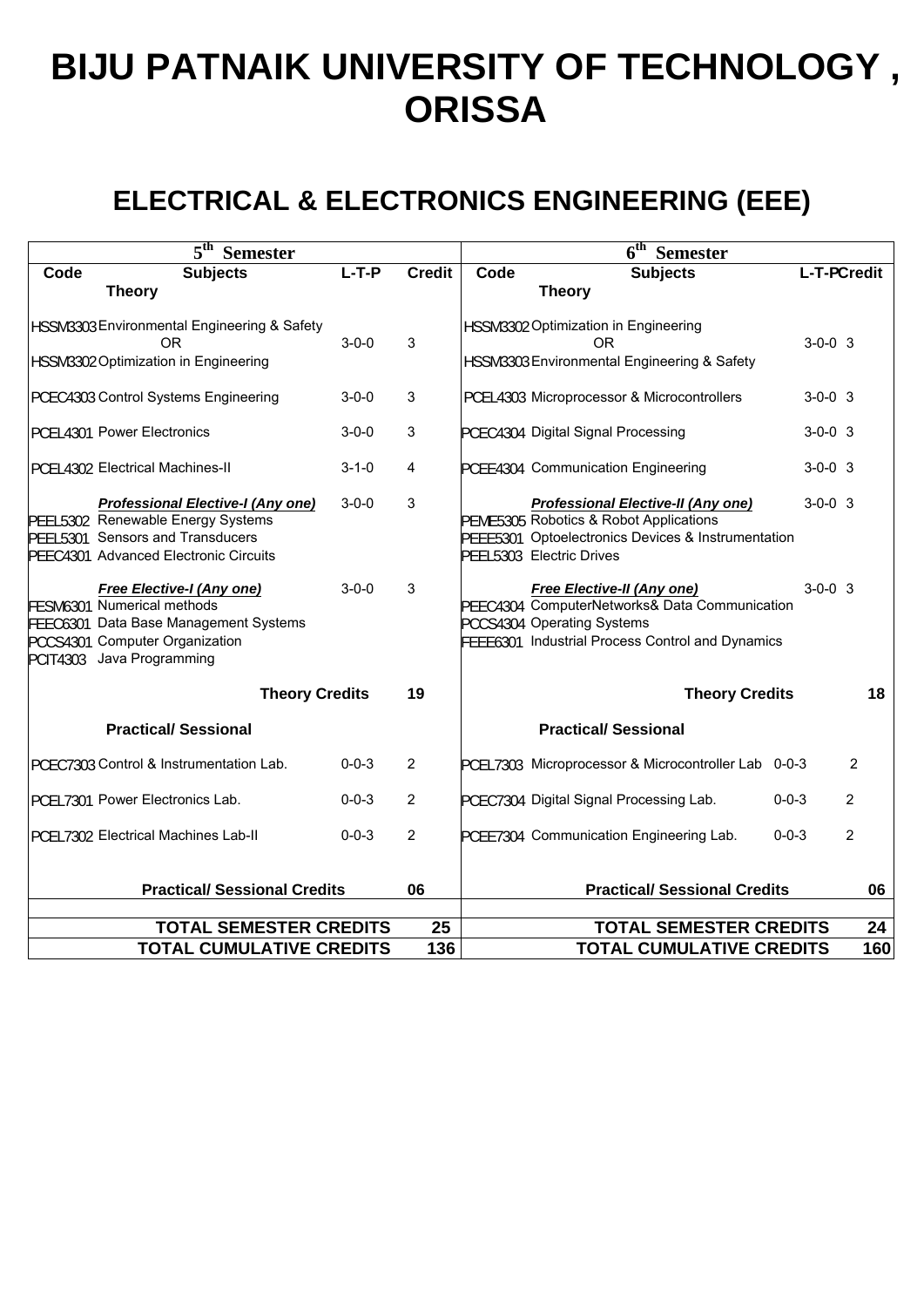

# HSSM3303**ENVIRONMENTAL ENGINEERING & SAFETY** (3-0-0)

### **Module – I**

Ecological Concepts: Biotic components, Ecosystem Process: Energy, Food Chain, Water cycle, Oxygen cycle, Nitrogen cycle etc., Environmental gradients, Tolerance levels of environment factor, EU, US and Indian Environmental Law. Chemistry in Environmental Engineering: Atmospheric chemistry, Soil chemistry. Noise pollution-Noise standards, measurement and control. Water Treatment: water quality standards and parameters, Ground water. Water treatment processes, Pre-treatment of water, Conventional process, Advanced water treatment process.

### **Module – II**

(a)Waste Water Treatment: DO and BOD of Waste water treatment process, pretreatment, primary and secondary treatment of waste water, Activated sludge treatment: Anaerobic digestion, Reactor configurations and methane production.

(b)Air Pollution : Air pollution and pollutants, criteria pollutants, Acid deposition, Global climate change –greenhouse gases, non-criteria pollutants, air pollution meteorology, Atmospheric dispersion. Industrial Air Emission Control. Flue gas desulphurization, NOx removal, Fugitive emissions.

(c) Solid waste, Hazardous waste management, Solid Waste Management, Source classification and composition of MSW: Separation, storage and transportation, Reuse and recycling, Waste Minimization Techniques. Hazardous Waste Management, Hazardous waste and their generation, Transportation and treatment: Incinerators, Inorganic waste treatment. E.I.A., Environmental auditing,

### **Module – III**

Occupational Safety and Health Acts, Safety procedures, Type of Accidents, Chemical and Heat Burns, Prevention of Accidents involving Hazardous substances, Human error and Hazard Analysis. Hazard Control Measures in integratednsteel industry, Petroleum Refinery, L.P.G. Bottling, Pharmaceutical industry. Fire Prevention – Detection, Extinguishing Fire, Electrical Safety, Product Safety. Safety Management- Safety Handling and Storage of Hazardous Materials, Corrosive Substances, Gas Cylinders, Hydro Carbons and Wastes. Personal Protective Equipments.

### **Text Book :**

- 1. Environmental Engineering Irwin/ McGraw Hill International Edition, 1997, G. Kiely,
- 2. Environmental Engineering by Prof B.K. Mohapatra, Seven Seas Publication, Cuttack
- 3. Industrial Safety Management, L. M. Deshmukh, Tata McGraw Hill Publication.

### **Reference Books**

- 1. Environmental Engineering by Arcadio P. Sincero & Gergoria A. Sincero PHI **Publication**
- 2. Principles of Environmental Engineering and Science, M. L. Davis and S. J. Masen, McGraw Hill International Edition, 2004
- 3. Environmental Science, Curringham & Saigo, TMH,
- 4. Man and Environment by Dash & Mishra
- 5. An Introduction to Environmental Engineering and Science by Gilbert M. Masters & Wendell P. Ela - PHI Publication.
- 6. Industrial Safety Management and Technology, Colling. D A Prentice Hall, New

Delhi.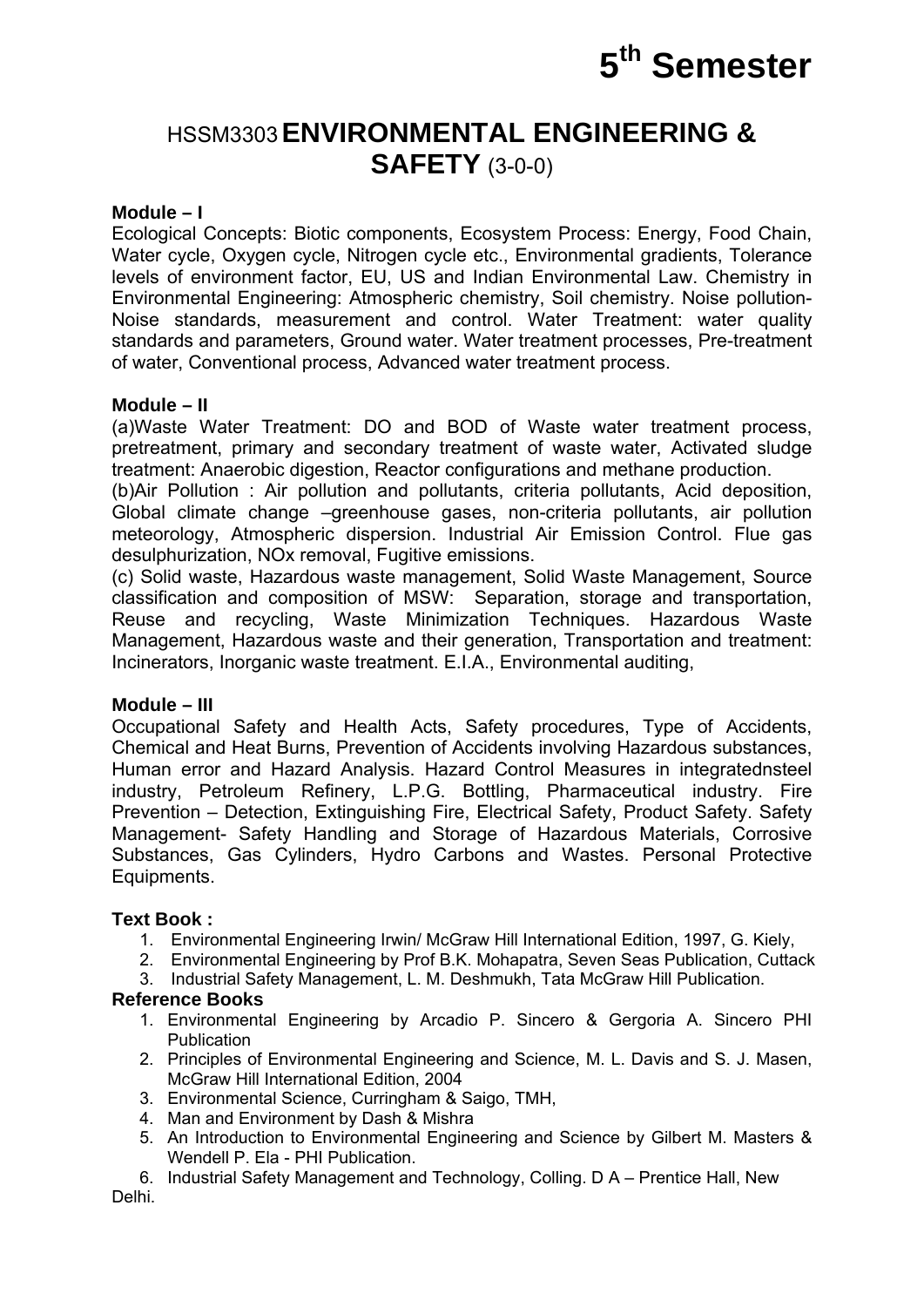# HSSM3302 **OPTIMIZATION IN ENGINEERING** (3-0-0)

# **Unit-I (10 Hours)**

Idea of Engineering optimization problems, Classification of optimization algorithms, Modeling of problems and principle of modeling.

**Linear programming:** Formulation of LPP, Graphical solution, Simplex method, Big-M method, Revised simplex method, Duality theory and its application, Dual simplex method , Sensitivity analysis in linear programming

### **Unit-II (10 Hours)**

**Transportation problems:** Finding an initial basic feasible solution by Northwest Corner rule, Least Cost rule, Vogel's approximation method, Degeneracy, Optimality test, MODI method, Stepping stone method

**Assignment problems:** Hungarian method for solution of Assignment problems

**Integer Programming:** Branch and Bound algorithm for solution of integer Programming Problems

**Queuing models:** General characteristics, Markovian queuing model, M/M/1 model, Limited queue capacity, Multiple server, Finite sources, Queue discipline.

### **Unit-III (10 Hours)**

**Non-linear programming:** Introduction to non-linear programming.

**Unconstraint optimization:** Fibonacci and Golden Section Search method.

**Constrained optimization with equality constraint:** Lagrange multiplier, Projected gradient method

**Constrained optimization with inequality constraint:** Kuhn-Tucker condition, Quadratic programming

Introduction to Genetic Algorithm.

### **Recommended text books**

- 1. A. Ravindran, D. T. Philips, J. Solberg, *" Operations Research- Principle and Practice*", Second edition, Wiley India Pvt Ltd
- 2. Kalyanmoy Deb, " *Optimization for Engineering Design*", PHI Learning Pvt Ltd

### **Recommended Reference books:**

- 1. **S**tephen G. Nash, A. Sofer, *" Linear and Non-linear Programming*", McGraw Hill
- 2. A.Ravindran, K.M.Ragsdell, G.V.Reklaitis," *Engineering Optimization*", Second edition, Wiley India Pvt. Ltd
- 3. H.A.Taha,A.M.Natarajan, P.Balasubramanie, A.Tamilarasi, "*Operations Research*", Eighth Edition, Pearson Education
- 4. F.S.Hiller, G.J.Lieberman, *" Operations Research*", Eighth Edition, Tata McDraw Hill
- 5. P.K.Gupta, D.S.Hira, "*Operations Research*", S.Chand and Company Ltd.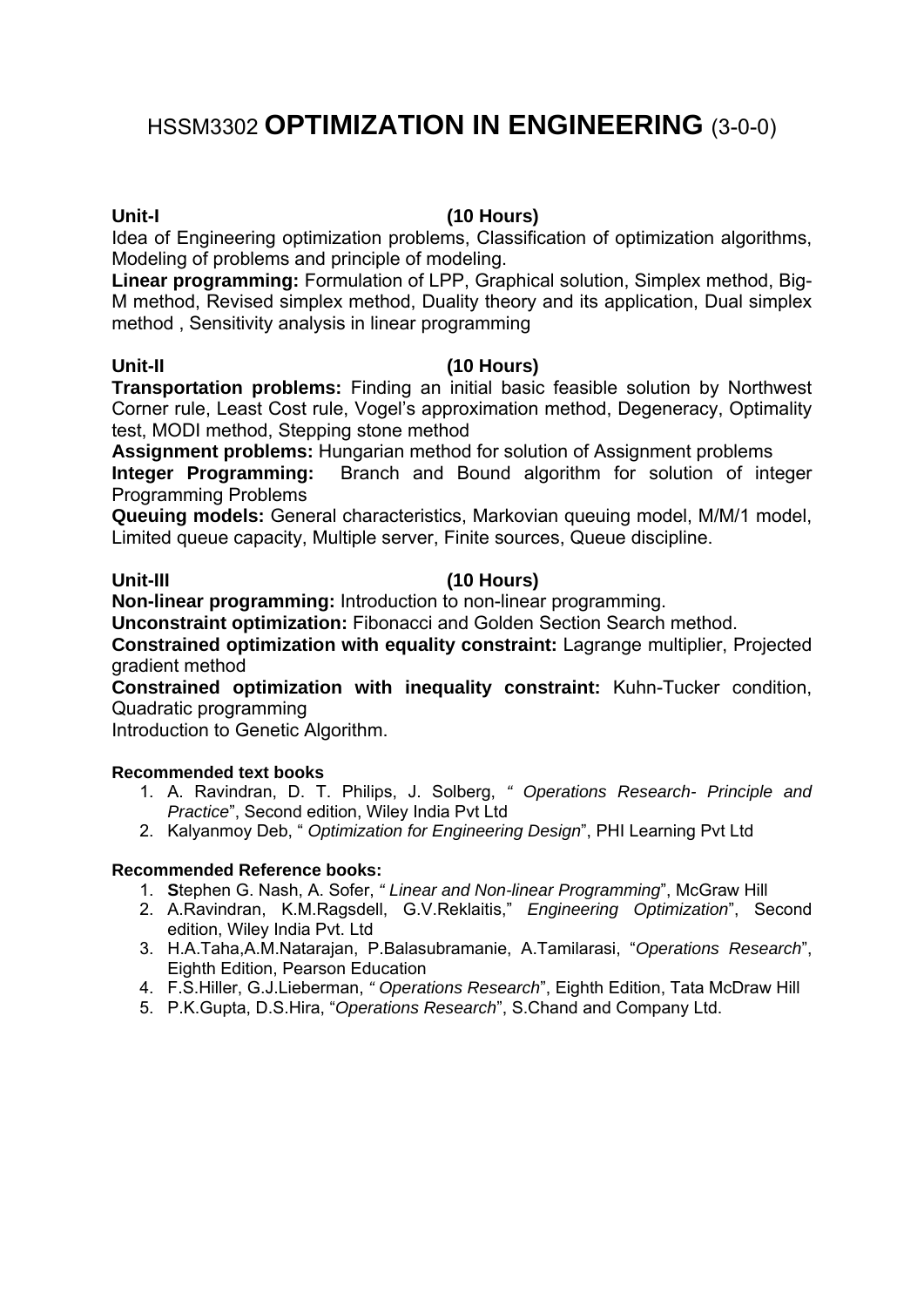# PCEC4303**CONTROL SYSTEM ENGINEERING** (3-0-0)

Introduction to Control Systems : Basic Concepts of Control Systems, Open loop and closed loop systems, Servo Mechanism/Tracking System, Regulators, Mathematical Models of Physical Systems: Differential Equations of Physical Systems: Mechanical Translational Systems, Mechanical Acceloroments, Retational systems, Gear Trains, Electrical Systems, Analogy between Mechanical and electrical quanties, Thermal systems, fluid systems, Derivation of Transfer functions, Block Diagram Algebra, Signal flow Graphs, Mason's Gain Formula. Feedback characteristics of Control Systems: Effect of negative feedback on sensitivity, bandwidth, Disturbance, linearizing effect of feedback, Regenerative feedback.

Control Components : D.C. Servomotors, A.C. Servomotors, A.C. Tachometer, Synchros, Stepper Motors.

# *Module-II : (15 Hours)*

Time response Analysis : Standard Test Signals : Time response of first order systems to unit step and unit ramp inputs. Time Response of Second order systems to unit step input, Time Response specifications, Steady State Errors and Static Error Constants of different types of systems. Generalised error series and Gensalised error coefficients, Stability and Algebraic Criteria, concept of stability, Necessary conditions of stability, Hurwitz stability criterion, Routh stability criterion, Application of the Routh stability criterion to linear feedback system, Releative stability by shifting the origin in s-plane.

Root locus Technique: Root locus concepts, Rules of Construction of Root locus, Determination of Roots from Root locus for a specified open loop gain, Root contours, Systems with transportation lag. Effect of adding open loop poles and zeros on Root locus.

# *Module-III : (13 Hours)*

Frequency Response Analysis : Frequency domain specifications, correlation between Time and Frequency Response with respect to second order system, Polar plots, Bode plot. Determination of Gain Margin and Phase Margin from Bode plot.

Stability in frequency domain : Principle of argument, Nyquist stability criterion, Application of Nyquist stability criterion for linear feedback system.

Closed loop frequency response : Constant Mcircles, Constant N-Circles, Nichol's chart.

Controllers : Concept of Proportional, Derivative and Integral Control actions, P, PD, PI, PID controllers. Zeigler-Nichols method of tuning PID controllers.

# *Text Books :*

- 1. Modern Control Engineering by K. Ogata, 5<sup>th</sup> edition PHI.
- 2. Control Systems Engg. by I.J. Nagrath and M.Gopal, 5th Edition, New Age International Publishers (2010).
- 3. Modern Control Systems by Richard C.Dorf and Robert H. Bishop,  $11<sup>th</sup>$  Ed (2009), Pearson

### *Reference Books :*

- 1. Design of Feedback Control Systems by R.T. Stefani, B. Shahian, C.J. Savator, G.H. Hostetter, Fourth Edition (2009), Oxford University Press.
- 2. Control Systems (Principles and Design) by M.Gopal 3rd edition (2008), TMH.
- 3. Analysis of Linear Control Systems by R.L. Narasimham, I.K. International Publications
- 4. Control Systems Engineering by S.P. Eugene Xavier and J. Josheph Cyril Babu, 1<sup>st</sup> Edition (2004), S. Chand Co. Ltd.
- 5. Problems and solutions in Control System Engineering by S.N. Sivanandam and S.N. Deepa, Jaico Publishing House.

# *Module-I : (12 Hours)*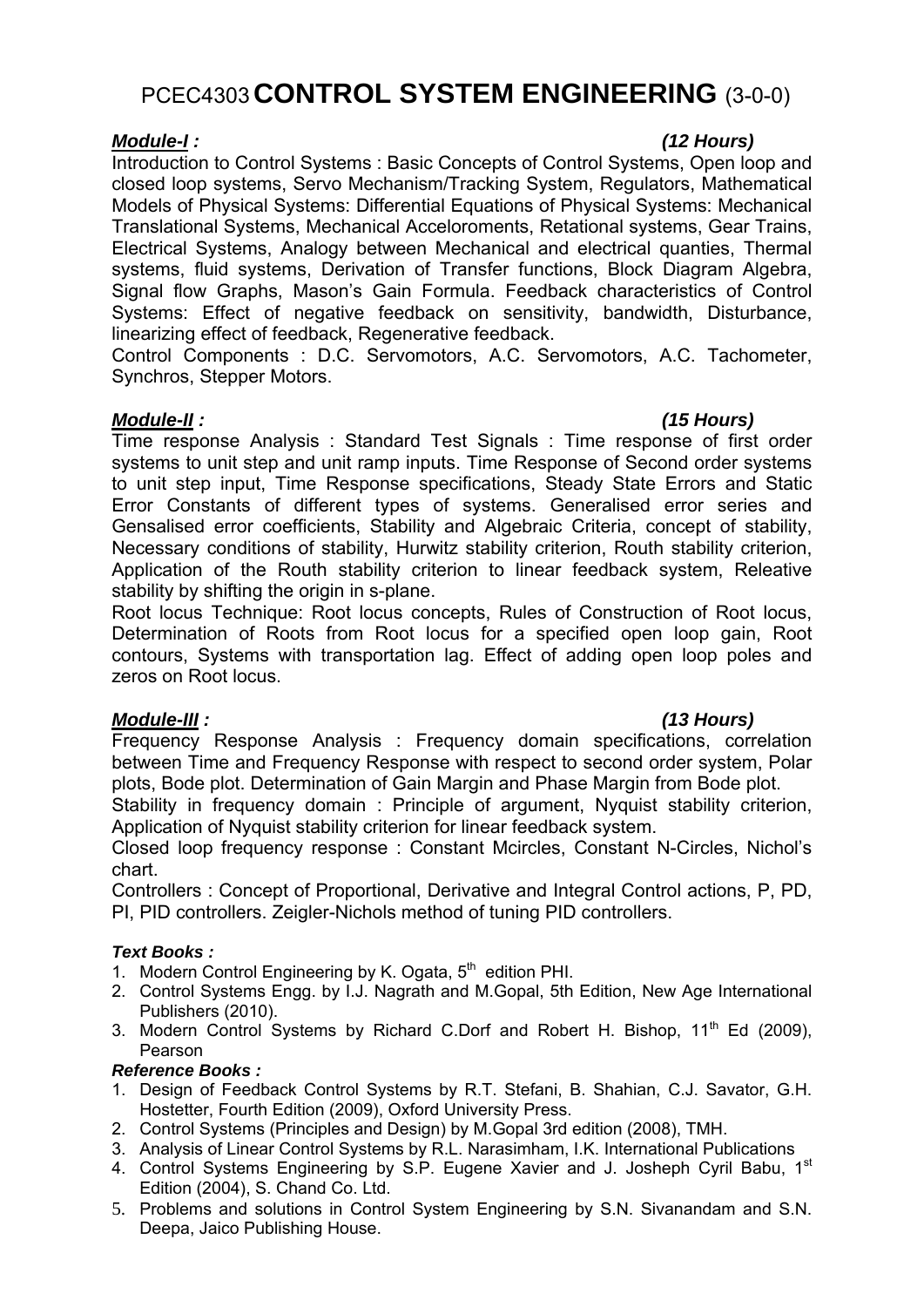# PCEL4301**POWER ELECTRONICS** (3-0-0)

### **Module-1 12 Lecturers**

- 1. Power semiconductor devices: Switching and V-I characteristic of devices Thyristor family: SCR, TRIAC,GTO,RCT,MCT, and Transistor Family: BJT, IGBT, and MOSFET. Ch:(1.3, 1.4 , 4.2.2, 4.2.3, 4.3.2, 4.6, 4.10, 7.2, 7.4,7.5).
- 2. (a) Triggering Methods: SCR: UJT and R-C triggering scheme, Power Transistor: MOSFET Gate drive, BJT base drive, IGBT gate drive, Isolation of gate and base drive. Ch: (17.2, 17.3,17.4, 17.5).
	- (b) Protection of Devices: SCR: Over voltage, over current, dv/dt, di/dt, Gate Protection. Transistor: protection of power BJT, IGBT and power MOSFET, dv/dt & di/dt limitation. Ch: (18.4, 18.5, 18.6, 18.7, 18.8, 4.8, 7.9, 7.10)

# **Module-2 12 Lectures**

3(a).AC to DC converter: Un controlled Diode rectifier : Single phase half wave and full wave rectifiers with R-L and R -L-E load ,3 phase bridge rectifier with R-L and R-L-E load Ch: (3.2, 3.3, 3.4, 3.5, 3.8) Controlled rectifiers : Principle of phase controlled converter operation, single phase full converter with R-L and R-L-E load,3 phase full converter with R-L and R-L-E load ,single phase semi converter with R-L and R-L-E load, 3 phase semi converter with R-L and R-L-E load.

 Ch: (10.2, 10.3, 10.6, 10.9, 10.10) Single phase PWM rectifier, Three phase PWM rectifier.

Ch: (10.8.3, 10. 8.4, 10.8.5)

3(b).AC –AC converter : AC voltage controller: Single phase bi-directional controllers with R and R-L load, single phase cycloconverters, ac-voltage controllers with PWM control. Ch: (11.4, 11.5, 11.9.1, 11.10)

# **Module 3 12 Lectures**

3(c). DC to DC converter: Classification: First quadrant, second quardrant, first and second quardrant, third and fourth quardrant, fourth quardrant converter. Switching mode regulators: Buck regulators, Boost regulators, Buck-Boost regulators, Cuk regulators, Isolated Types: Fly Back Converters, Forward converters, Push Pull Converters, Bridge Converter.

Ch: (5.7,5.8.1,5.8.2,5.8.3,5.8.4)

- 3(d) DC to AC converter: Inverters: PWM inverters, Single phase Bridge
	- Inverters, 3-Phase Inverters-180 deg. conduction, 120 deg. conduction. voltage control of 3-Phase Inverters: Sinusoidal PWM , space vector modulation, Current Source Inverter, Zero Current Switching resonant inverters, Zero Voltage Switching resonant inverter. Ch: (6.4, 6.5, 6.8.1, 6.8.4, 6.10, 8.8, 8.9)
- 4. Applications: UPS, SMPS, Battery Chargers, Electronic Ballast, Static VAR Compensator. Ch: (14.2.1, 14.2.2, 14.2.3, 14.2.4,14.2.6, 13.6.4)

# **Text Books:**

1. Power Electronics: Circuits, Devices and Applications by M H Rashid, 3<sup>rd</sup> Edition, Pearson **Reference Books:** 

- 1. Power Electronics: Principles and Applications by J. Vithayathil, TMH Edition
- 2. Power Converter Circuits by W Shepherd and L Zhang, CRC, Taylor and Francis, Special Indian Edition.
- **3.** Power Electronics: Converters , Applications, and Design by Mohan, Undeland and Robbins, Wiley Student Edition.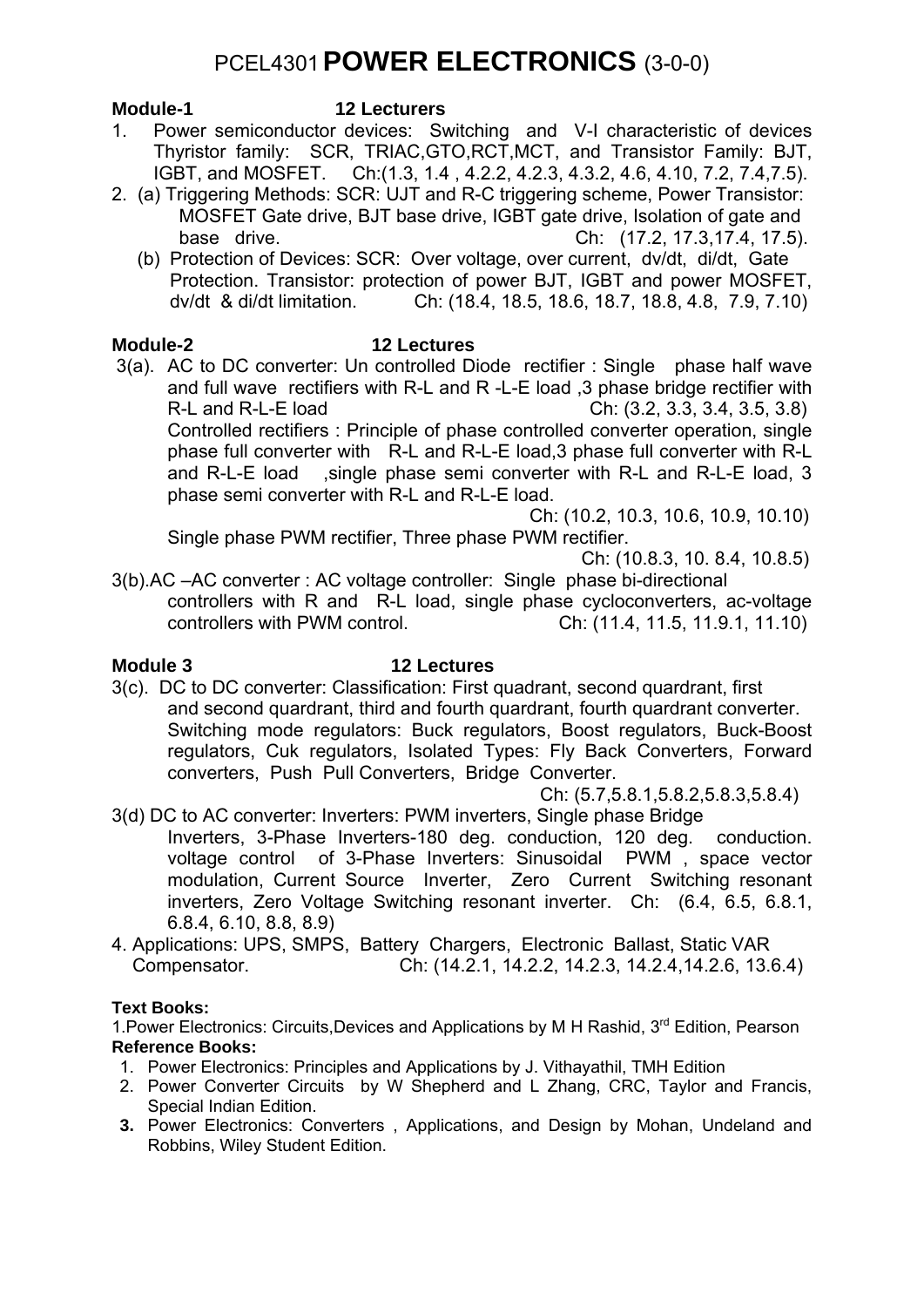# PCEL4302 **ELECTRICAL MACHINES-II** (3-1-0)

## **1. Three Phase Synchronous Generators (5 hours)**

Synchronous Generator Construction (both Cylinderical Rotor and Salient Pole type), The Speed of Rotation of a Synchronous Generator, Induced voltage in A.C. Machines, The Internal Generated Voltage of a Synchronous Generator, The Effect of Coil Pitch on A.C. Machines, Distributed Windings in A.C. Machines, The Rotating Magnetic Field, The Equivalent Circuit of a Synchronous Generator (Armature Reaction Reactance, Synchronous Reactance and Impedance). **[Chapman: Ch. 5.1, 5.2, 4.4, 5.3, B.1, B.2, 4.2, 5.4]** 

# **2. Cylindrical Rotor type Three Phase Synchronous Generators (4+2=6 hours)**

 (a) The Phasor Diagram of a Synchronous Generator, Power and Torque in Synchronous Generators (Power Angle Equation and Power Angle Characteristic), Measuring Synchronous Generator Model Parameters (Open Circuit and Short Circuit Tests and Determination of Synchronous Impedance and Reactance, The Short Circuit Ratio), Voltage Regulation and Speed Regulation. **[Chapman: Ch. 5.5, 5.6, 5.7, 4.8] (4 hours)**

(b) Zero Power Factor characteristic, Potier Reactance, Voltage Regulation by Synchronous Impedance Method, Potier Reactance (Zero Power Factor = ZPF) Method. **[M.G.Say: Selected Portions of Ch.10.2, 10.3, 10.4, 10.15] (2 hours) 3. Salient Pole type Three Phase Synchronous Generators (3+1=4 hours)** 

Two Reaction Concept, Development of the Equivalent Circuit of a Salient Pole type Three Phase Synchronous Generator (Direct axis and Quadrature axis Reactances, Phasor Diagram for various load power factors,), Torque and Power Equations of Salient Pole Synchronous Generator (Power Angle Equation and Power Angle Characteristic with stator resistance neglected). **[Chapman: Appendix C.1, C.2] (3 hours)**

Slip Test for determination of Direct axis and Quadrature axis Reactances. **[M.G.Say: Ch.10.15] (1hour)**

# **4. Parallel operation of Three Phase A.C. Synchronous Generators (4 hours)**

The Conditions Required for Paralleling, The General Procedure for Paralleling Generators, Frequency - Real Power and Voltage – Reactive Power Characteristics of a Three Phase Synchronous Generator, Operation of Generators in Parallel with large Power Systems, Operation of generators in parallel with other Generators of the same size. [Chapman: Ch.5.9] Generators of the same size.

### **5. Three Phase Synchronous Motors (8 hours)**

Basic Principles of Motor operation, Steady State Synchronous Motor operation, Starting Synchronous Motors, Synchronous Generators and Synchronous Motors, Synchronous Motor Ratings. **[Chapman: Ch.6.1, 6.2, 6.3, 6.4, 6.5]**

# **6. Three Phase Transformers (5+3=8 hours)**

Constructional features, Three-Phase Transformer connections, The per unit system for Three Phase Transformer, Transformer Ratings and Related problems, Two Single-Phase Transformers connected in Open Delta (V-Connection) and their rating, T-Connection (Scott Connection) of Two Single-Phase Transformers to convert Three-Phase balanced supply to Two-Phase balanced supply.**[Chapman: Ch.2.10, 2.11, 2.12] (5 hours)** 

# **MODULE-I** [15 HOURS]

# **MODULE-II** [12 HOURS]

# MODULE-III **MODULE-III 13 HOURS**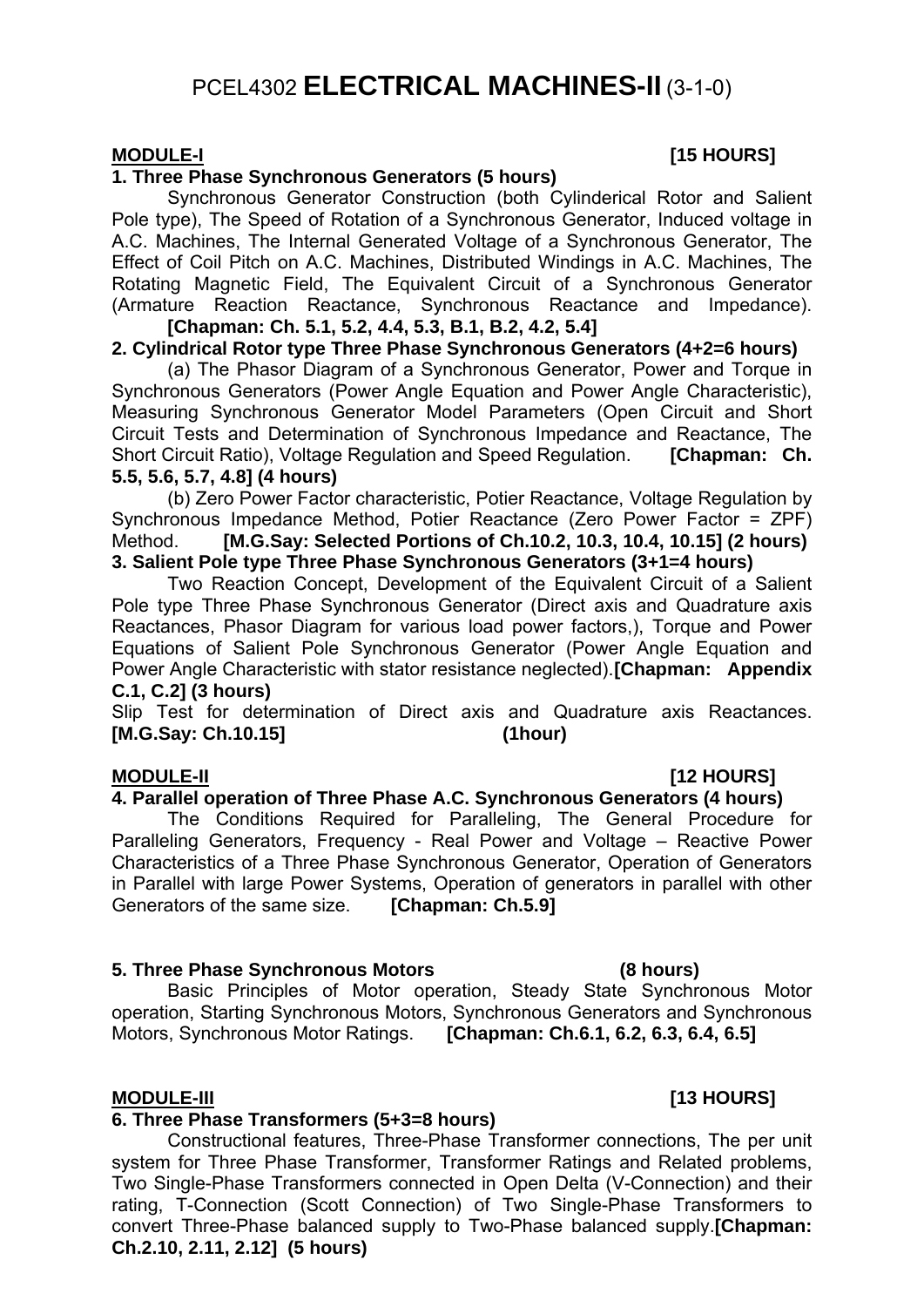Transformer Three phase Connections: Various Phase Displacements  $(0^{\circ})$ , 180°,+30° and -30°), Connection Diagrams and Phasor Diagrams of various Vector Groups (Yy0, Dd0, Dz0, Yy6, Dd6, Dz6, Yd1, Dy1, Yz1, Yd11, Dy11, Yz11), Parallel operation of three phase transformers. **[M.G.Say: Ch.5.9, 5.15] (3 hours) 7. Single Phase and Special Purpose Motors (5 hours)** 

The Universal Motor, Introduction to Single Phase Induction Motors, Starting of Single Phase Induction Motors, Speed Control of Single Phase Induction Motors, The Circuit Model of a Single Phase Induction Motor, Other types of Motors: Reluctance Motors, Stepper Motors. **[Chapman: Ch.10.1, 10.2, 10.3, 10.4, 10.5, 10.6]**

# **TEXT BOOKS**:

- (1) Stephen J. Chapman-'Electric Machinery and Fundamentals'- McGraw Hill International Edition, (Fourth Edition), 2005.
- (2) M.G.Say-'Alternating Current Machines', English Language Book Society (ELBS) /Longman,  $5<sup>th</sup>$  Edition, Reprinted 1990.

### **REFERENCE BOOKS:**

- (1) P.C.Sen-'Principles of Electric Machines and Power Electronics'-2nd Edition, John Wiley and Sons, Wiley India Reprint, 2007.
- (2) B.S.Guru & H.R.Hiziroglu-'Electric Machinery & Transformers'-3rd Ed-Oxford Press, 2010.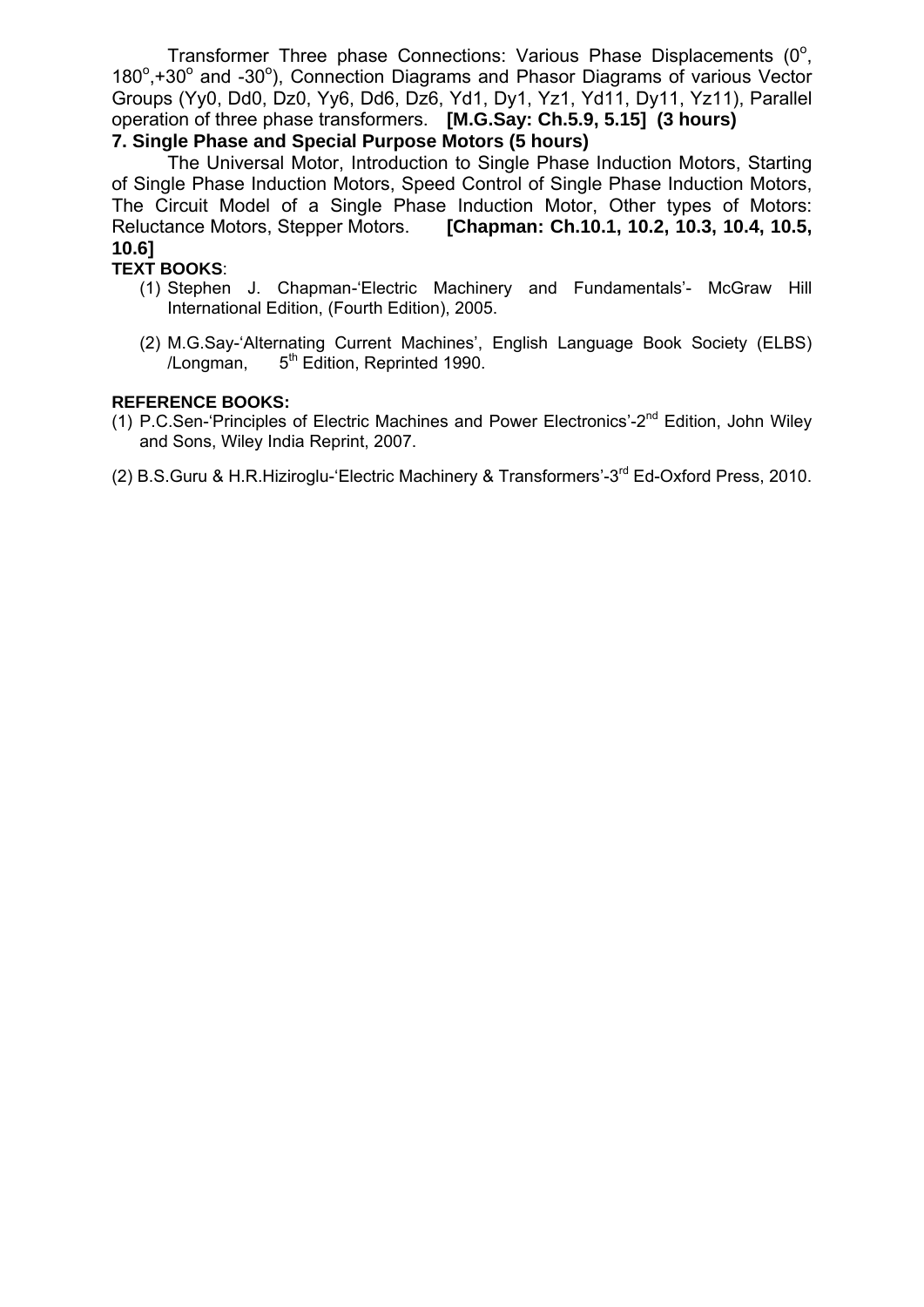# PEEL5302 **RENEWABLE ENERGY SYSTEMS** (3-0-0)

# **Module I (5 Hours)**

**Introduction:** Fossil fuel based systems Impact of fossil fuel based systems, Non conventional energy – seasonal variations and availability, Renewable energy – sources and features, Hybrid energy systems, Distributed energy systems and dispersed generation (DG)

### **Module II: (20 Hours)**

**Solar Photovoltaic systems**: Operating principle, Photovoltaic cell concepts, Cell, module, array, Series and parallel connections, Maximum power point tracking, Applications, Battery charging, Pumping, Lighting, Peltier cooling

Solar processes and spectral composition of solar radiation; Radiation flux at the Earth's surface. Solar collectors. Types and performance characteristics. **Applications** 

**Wind Energy:**Wind energy conversion; efficiency limit for wind energy conversion, types of converters, aerodynamics of wind rotors, power  $\sim$  speed and torque  $\sim$  speed characteristics of wind turbines, wind turbine control systems; conversion to electrical power: induction and synchronous generators, grid connected and self excited induction generator operation, constant voltage and constant frequency generation with power electronic control, single and double output systems, reactive power compensation; Characteristics of wind power plant. Applications:

# **Module III (15 hours)**

**Biomass Power:**Operating principle, Combustion and fermentation, Anaerobic digester. Wood gassifier, Pyrolysis, Applications, Bio gas, Wood stoves, Bio diesel, Combustion engine. Application,

# **Hybrid Systems**

Need for Hybrid Systems, Range and type of Hybrid systems, Case studies of Diesel-PV, Wind-PV, Microhydel-PV, Biomass-Diesel systems, electric and hybrid electric vehicles

# **Text Books:**

- 1. D. P. Kothari, K. C. Singal, R. Ranjan, *Renewable Energy Sources and Emerging Technologies*, Prentice Hall of India, New Delhi, 2008.
- 2. B.H.Khan, Non-Conventional Energy Resources, Tata McGrawHill, 2009
- 3. S. N. Bhadra, D. Kastha, S. Banerjee, *Wind Electrical Systems*, Oxford Univ. Press, New Delhi, 2005.

# **Reference Books:**

1. S. A. Abbasi, N. Abbasi, Renewable Energy Sources and Their Environmental Impact, Prentice Hall of India, New Delhi, 2006.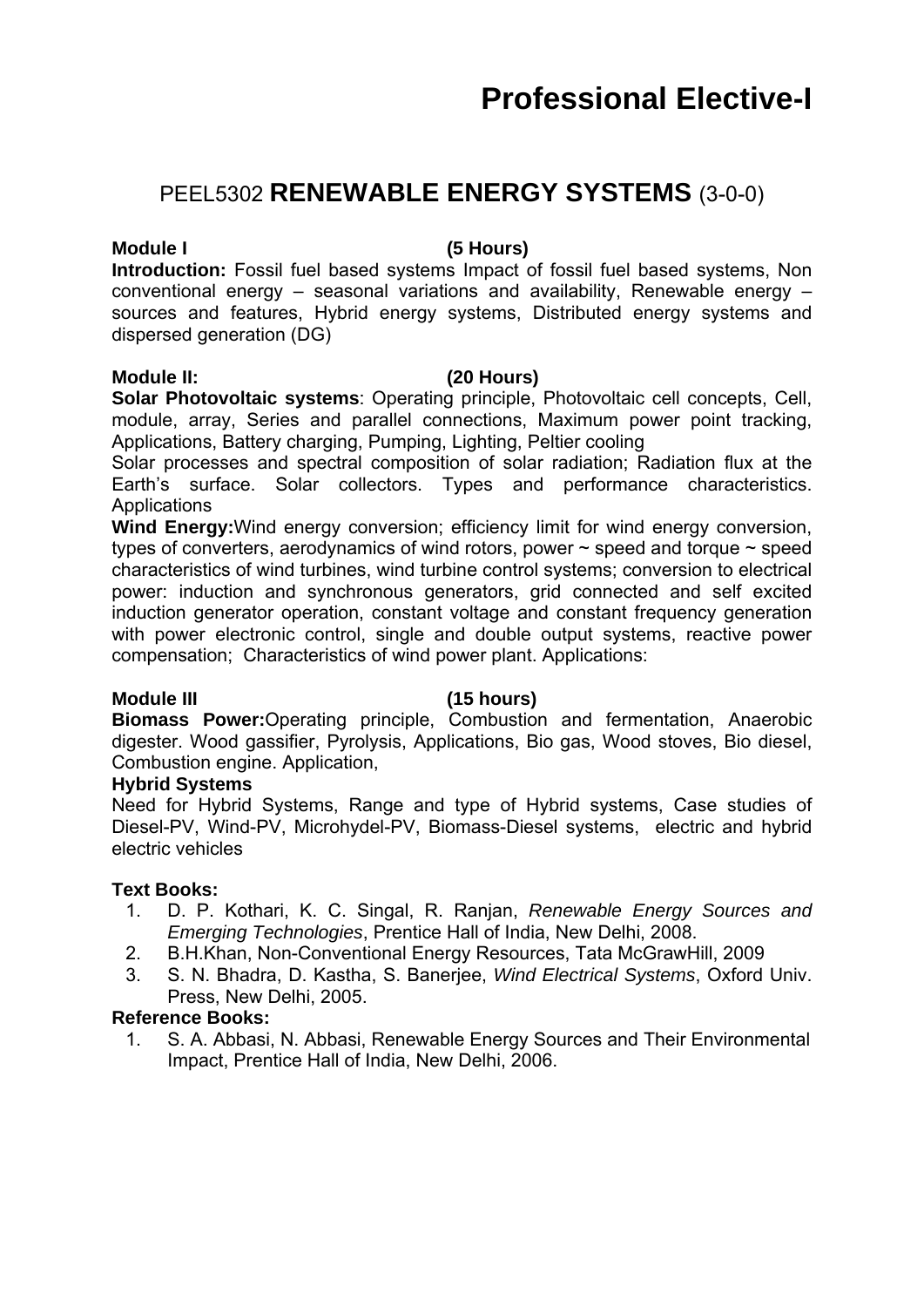# PEEL5301 **SENSORS AND TRANSDUCERS** (3-0-0)

Elements of a general measurement system;

Static Characteristics: systematic characteristics, statistical characteristics, calibration;

Dynamic characteristics of measurement systems: transfer functions of typical sensing elements, step and frequency response of first and second order elements, dynamic error in measurement systems. (Bentley: Chapters 1- 4)

# **Module-2 14 lectures**

Sensing elements: Resistive sensing elements: potentiometers, Resistance Temperature Detector (RTD), thermistors, strain gages.

Capacitive sensing elements: variable separation, area and dielectric;

Inductive sensing elements: variable reluctance and LVDT displacement sensors; Electromagnetic sensing elements: velocity sensors,

Thermoelctric sensing elements: laws, thermocouple characteristics, installation problems, cold junction compensation.

IC temperature sensor

Elastic sensing elements: Bourdon tube, bellows, and diaphragms for pressure sensing, force and torque measurement.

(Bentley: Sections 8.1 to 8.6; Ghosh: Section 10.3 to 10.4).

#### **Module-3 10 lectures**

Signal Conditioning Elements:

Deflection bridges: design of resistive and reactive bridges, push-pull configuration for improvement of linearity and sensitivity

Amplifiers: Operational amplifiers-ideal and non-ideal performances, inverting, noninverting and differential amplifiers, instrumentation amplifier, filters. A.C. carrier systems, phase sensitive demodulators and its applications in instrumentation. (Bentley: Sections 9.1 to 9.3; Ghosh: Sections 15.1 and 15.2) .

# **Text Books:**

- 1. Principles of Measurement Systems- J.P. Bentley (3/e), Pearson Education, New Delhi, 2007.
- 2. Introduction to Measurement and Instrumentation- A.K. Ghosh(3/e), PHI Learning, New Delhi, 2009.
- 3. Transducers and Instrumentation- D.V.S. Murthy (2/e), PHI Learning, New Delhi, 2009.

# **Reference Books:**

- 1. Measurement Systems Application and Design- E.O. Doeblin (4/e), McGraw-Hill, International, NY.
- 2. Instrumentation for Engineering Measurements- J.W. Dally, W.F. Riley and K.G. McConnel (2/e), John Wiley, NY, 2003.
- 3. Industrial Instrumentation- T.R. Padmanabhan, Springer, London, 2000.

## **Module –1 10 lectures**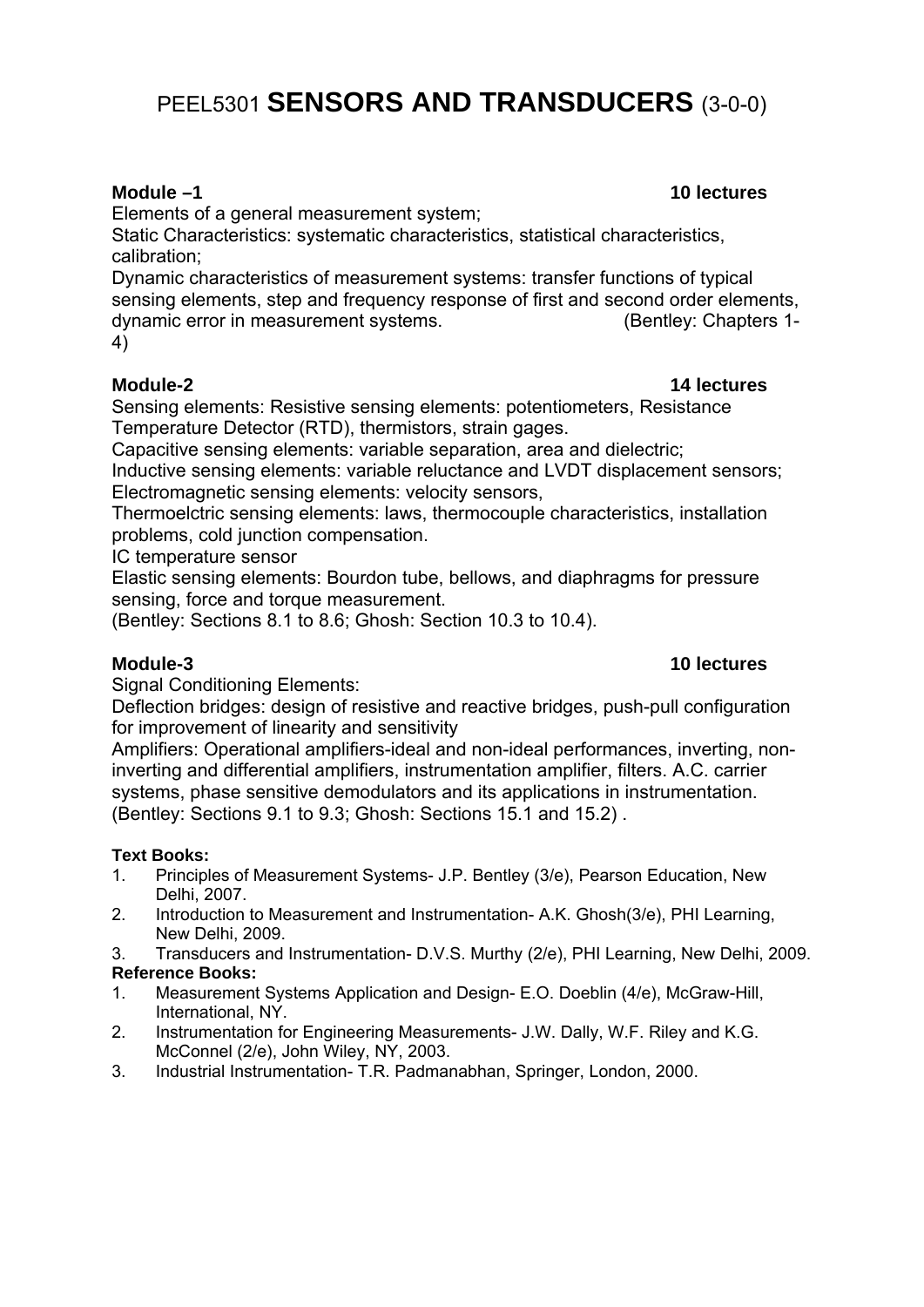# PEEC4301 **ADVANCED ELECTRONIC CIRCUIT**

# (3-0-0)

### **MODULE-I (10 Hours)**

1: Active Filters :Active Filters, Frequency response of Major Active filters, First order lowpass Butterworth filter: Filter Design, Frequency Scaling, Second-order low-pass Butterworth filter: First-order high-pass Butterworth filter, Second-order high-pass Butterworth filter, Band-pass filters: Wide band-pass Filter, Narrow Band-Pass Filter, Bandreject filters: Wide Band-Reject Filter, Narrow Band-Reject Filter, All-Pass filter.

2: Oscillators: Oscillators: Oscillator Principles, Oscillator Types, Quadrature Oscillator, Sawtooth wave generator, Voltage-controlled oscillator.

3: Comparators: Comparators: basic comparator, zero-crossing detector, Schmitt trigger, comparator characteristics, limitations of Op-Amp as comparators, voltage limiters.

### **MODULE-II (14 Hours)**

4: Bistable Multivibrator: Bistable Multivibrator, fixed-bias bistable multivibrator, Loading, self-biased transistor binary, commutating capacitors, Triggering the binary, Unsymmetrical Triggering of the bistable multivibrator, Triggering Unsymmetrically through a Unilateral Device, Symmetrical Triggering, Triggering of a Bistable Multi Symmetrically without the Use of Auxiliary Diodes, Schmitt Trigger Circuit (Emitter-coupled Bistable Multivibrator).

5: Monostable and Astable Multivibrator: Monostable Multivibrator, Gate Width of a Collector-Coupled Monostable Multivibrator, Waveforms of the Collector-Coupled Monostable Multivibrator, Emitter-Coupled Monostable Multivibrator, Triggering of the Monostable Multivibrator. Astable Collector-Coupled Multivibrator, Emitter-coupled Astable multivibrator.

6: Wideband amplifiers: Wideband amplifiers: The Hybrid-π , High-frequency, Small-signal, Common-emitter Model, RC-Coupled Amplifier, Frequency Response of a Transistor Stage-The Short-Circuit Current Gain, Current Gain with Resistive Load, Transistor Amplifier Response taking Source Impedance into Account, Transient Response of a Transistor Stage, Cascaded C E Transistor Stages, Rise-time Response of Cascaded Stages, Shunt Compensation of a Transistor Stage in a Cascade, Rise Time of Cascaded Compensated Stages, Low frequency Compensation.

#### **MODULE-III (12 Hours)**

7: Negative Resistance Switching Devices: Voltage Controllable Negative resistance devices, Tunnel Diode operation and characteristics, Monostable Astable, Bistable circuits using tunnel diode, Voltage controlled Negative Resistance Switching Circuits.

8: Voltage and Current Time Base Generators: Time-Base Generators, General features of a Time-base signal, Methods of generating a voltage time-base waveform, Exponential sweep circuit, Miller and bootstrap time base generators-Basic principles, Transistor miller time base generator, Transistor bootstrap time base generator, Current Time-Base Generators, A Simple Current sweep, Linearity Correction through adjustment of driving waveform, Transistor current time base generator.

9: Specialized IC Applications: IC 555 Timer: IC 555 Timer as a Monostable Multivibrator and its applications, IC 555 Timer as Astable Multivibrator and its applications. Phase Locked Loop: Operating principle of PLL, Phase detectors, Exclusive-OR phase detector, Monolithic phase detector, Instrumentation Amplifier and its applications.

### **Text Books:**

1. Pulse, Digital and switching Waveforms, Second Edition - Jacob Millman, Herbert Taub and Mothiki S Prakash Rao (TMH Publication).

(Selected portion from Chapter 3, 8, 9, 10, 11, 12 and 13)

2. OP-Amps and Linear Integrated Circuits- Ramakant A. Gayakwad (PHI Publication). (Selected portion from Chapter 7, 8 and 9)

3. Pulse & Digital Circuits by K.Venkata Rao, K Rama Sudha & G Manmadha Rao, Pearson Education, 2010. (Selected portions)

### **Reference Books:**

1. OP-Amps and Linear Integrated Circuits - Robert F. Coughlin, Frederick F. Driscoll (Pearson Education Publication).

2. Pulse and Digital Circuits by A. Anand Kumar, PHI.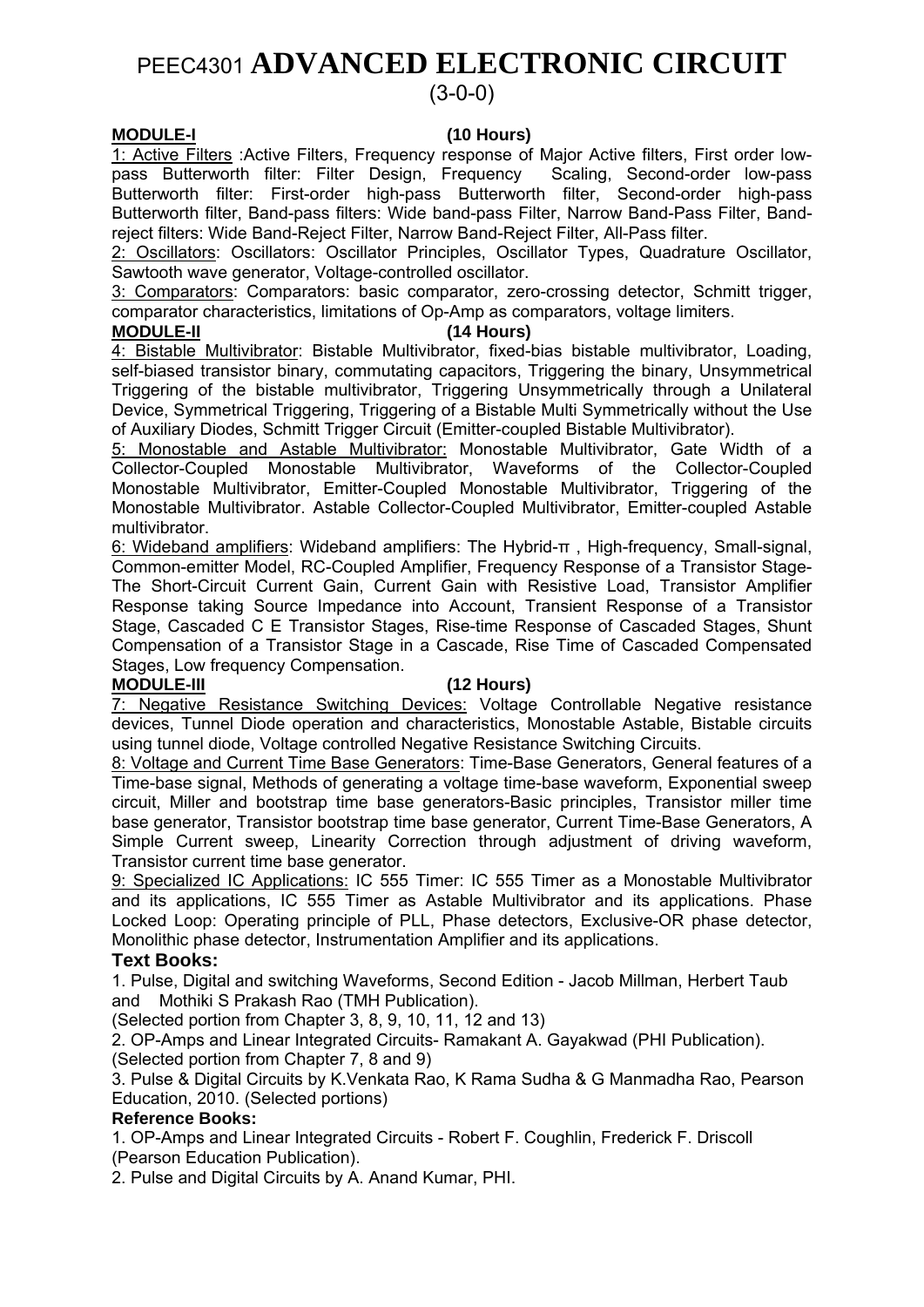# FESM6301**NUMERICAL METHODS** (3-0-0)

# **Unit –I (10 hors)**

Approximation of numbers, Significant figures, Accuracy and precision, Error definition, Round off errors, Error propagation, Total numerical error Roots of equation: Bisection ethos, False-position method, Fixed point iteration, Newton-Raphson method, Secant method, Convergence and error analysis, System of non-linear equations

Linear algebraic equation: LU decomposition, The matrix inversion, Error analysis and system conditions, Gauss-Siedel method

# **Unit-II (10 hours)**

Interpolation: Newton's divided difference interpolating polynomial, Lagrange interpolating polynomial, Spline interpolation.

Numerical integration: The Trapezoidal rule, Simpson's rule, Newton-Cotes algorithm for equations, Romberg integration, Gauss quadrature

### **Unit-III(10 Hours)**

Ordinary differential equation: Euler method, Improvement of Euler's method, Runge-Kutta methods, System of equations, Multi step methods, General methods for boundary value problems, Eigen value problems

(Algorithm and error analysis of all methods are included )

### **Text Book:**

1. S.C. Chapra, R.P.Canale," *Numerical methods for Engineers*", Fifth edition, THM Publication.

### **Reference Books**

- 1. S. Kalavathy, " *Numerica methods*", Thomson/ Cengage India
- 2. K.E. Atkinson," *Numerical analysis,*" Second edition, John Wiley & Sons.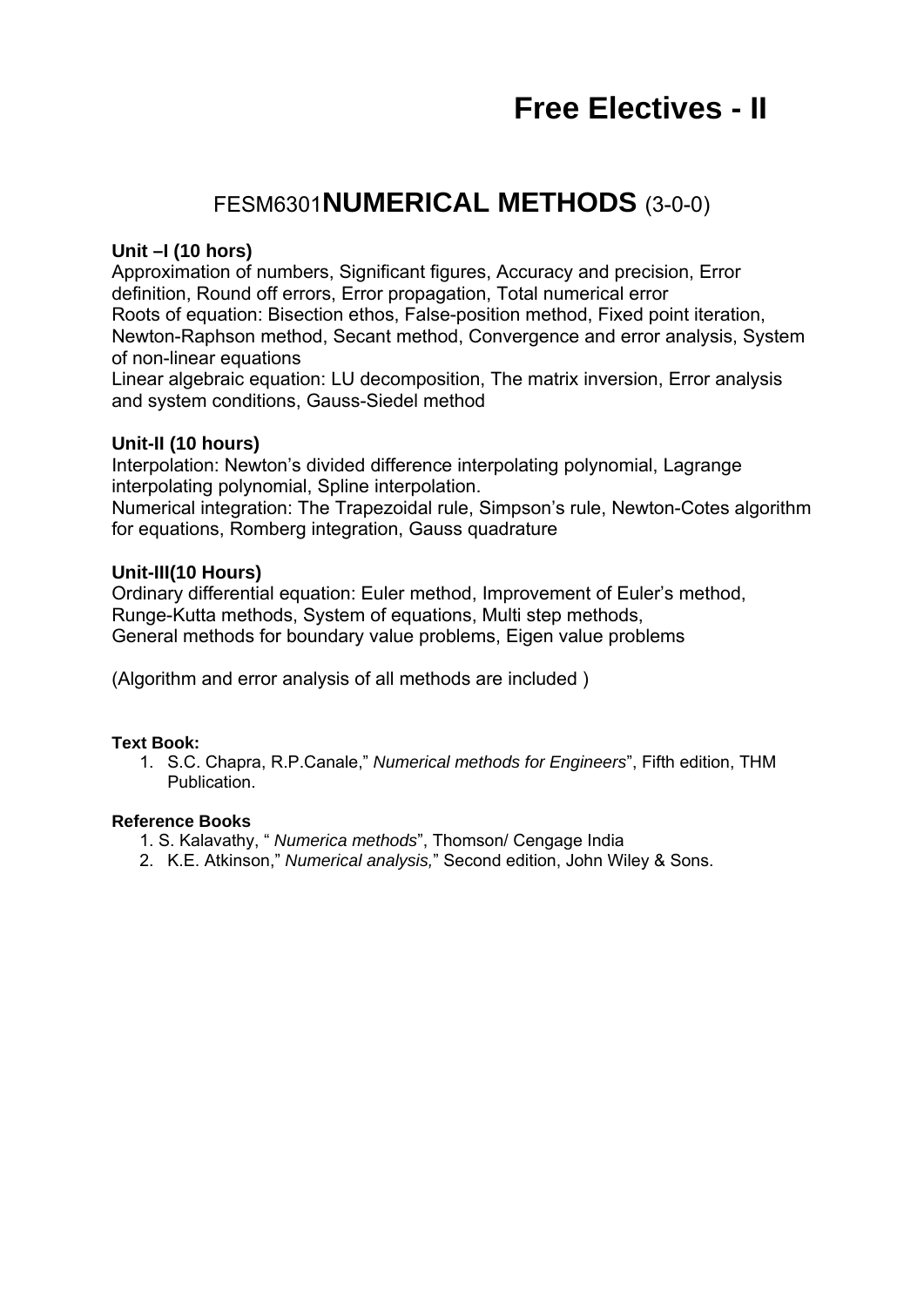# FEEC6301**Database Management System** (3-0-0)

### **Module I : (10 hours)**

Database System Architecture - Data Abstraction, Data Independence, Data Definitions and Data Manipulation Languages. Data models - Entity Relationship(ER), Mapping ER Model to Relational Model, Network .Relational and Object Oriented Data Models, Integrity Constraints and Data Manipulation Operations.

### **Module II : (12 hours)**

Relation Query Languages, Relational Algebra and Relational Calculus, SQL.

Relational Database Design: Domain and Data dependency, Armstrong's Axioms, Normal Forms, Dependency Preservation, Lossless design.

Query Processing Strategy.

### **Module III: (10 hours)**

Transaction processing: Recovery and Concurrency Control. Locking and Timestamp based Schedulers.

Database Recovery System: Types of Data Base failure & Types of Database Recovery, Recovery techniques

#### **Text Books:**

- 1. Database System Concepts by Sudarshan, Korth (McGraw-Hill Education )
- 2. Fundamentals of Database System By Elmasari & Navathe- Pearson **Education**

#### **References Books:**

(1) An introduction to Database System – Bipin Desai, Galgotia Publications

- (2) Database System: concept, Design & Application by S.K.Singh (Pearson Ed)
- (3) Database management system by leon &leon (Vikas publishing House).
- (4) Fundamentals of Database Management System Gillenson, Wiley India
- (5) Database Modeling and Design: Logical Design by Toby J. Teorey, Sam S.

Lightstone, and Tom Nadeau, 4<sup>th</sup> Ed., 2005, Elsevier India Publications, New Delhi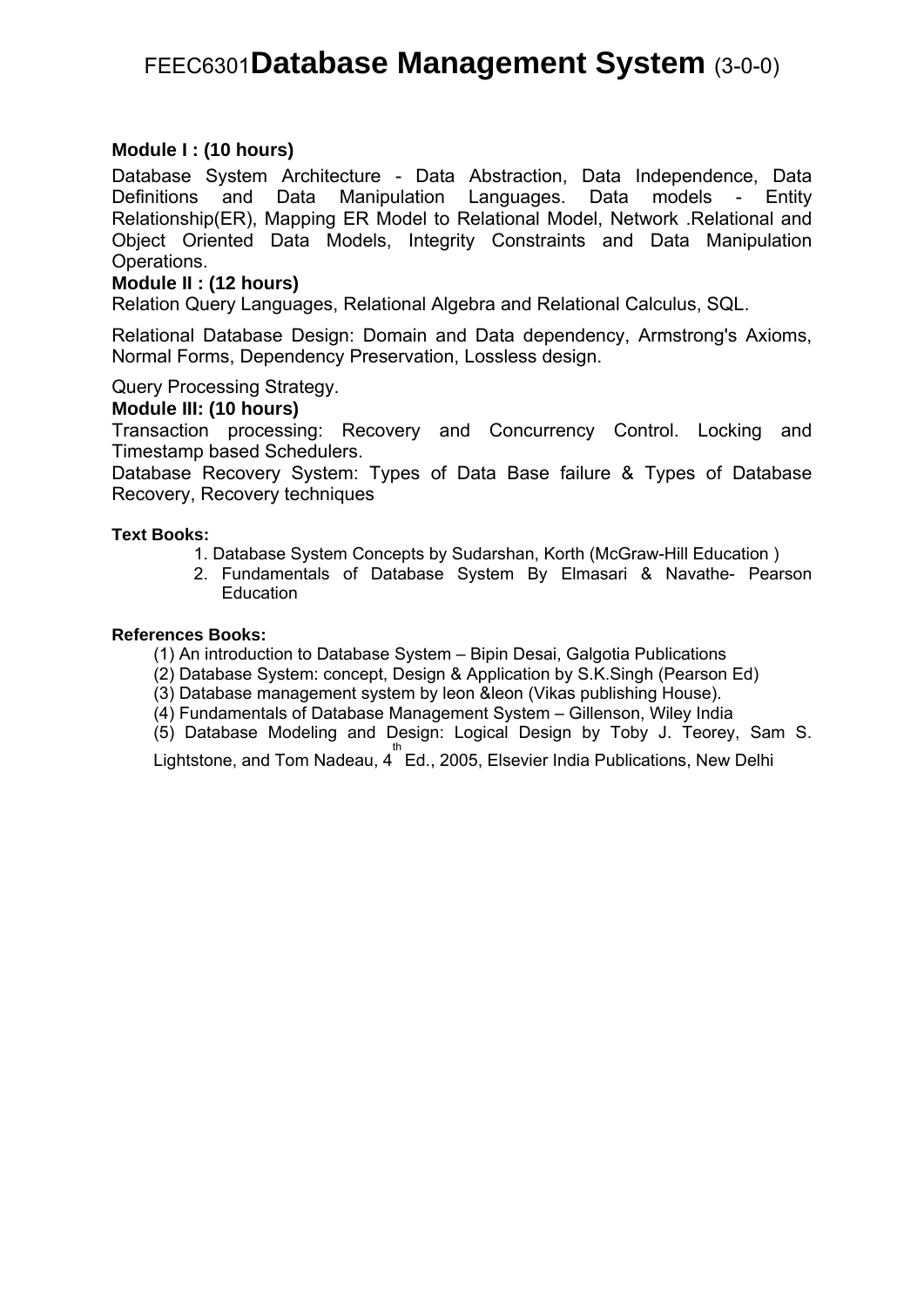# PCCS4301**COMPUTER ORGANIZATION** (3-0-0)

# **Module –I 12 Hrs**

Basic structures of Computers: Functional units, operational concepts, Bus structures, Software, Performance, Computer Architecture vs Computer Organization.

Machine Instruction and Programs: Memory location and addresses, Big-endian and Little-endian representation. Memory Operations, Instructions and instruction Sequencing, Addressing modes, Assembly Language, Basic Input/output operations, subroutine, additional Instructions.

### **Module – II 12 Hrs**

Arithmetic : Addition and subtraction of signed Numbers, Design of Fast Adders, Multiplication of positive Numbers, Signed-operand multiplication , Fast multiplication, Integer Division, Floating- point Numbers, (IEEE754 s…) and operations.

# **Module – III 12 Hrs**

Basic Processing units: Fundamental concepts, execution of complete Instructions, Multi bus organization, Hardwired control, Micro programmed control, RISC vs CISC architecture.

Memory System: Basic Concepts, cache Memory, Cache memory mapping policies, Cache updating schemes, performance consideration, Virtual memories, Paging and Page replacement policies, Memory Management requirement, secondary storage.

### **Text Books:**

1. Computer Organization: Carl Hamacher, Zvonkovranesic, Safwat Zaky, Mc Graw Hill, 5<sup>th</sup> Edition.

2. Computer Organization and Design Hardware/ Software Interface: David A. Patterson, John L.

Hennessy, Elsevier, 4<sup>th</sup> Edition.

# **Reference Book :**

- 1. Computer Architecture and Organization: William Stallings, Pearson Education.
- 2. Computer Architecture and Organizations, Design principles and Application: B. Govinda Rajalu, Tata McGraw-Hill Publishing company Ltd.
- 3. Computer Architecture: Parhami, Oxford University Press
- 4. Computer system Architecture: Morris M. Mano PHI NewDelhi.
- 5. Computer Architecture and Organization: John P. Hayes Mc Graw Hill introduction.
- 6. Structured Computer Organization: A.S. Tanenbum, PHI
- 7. Computer Architecture And Organization: An Integrated Approach, Murdocca, Heuring Willey India, 1<sup>st</sup> Edition.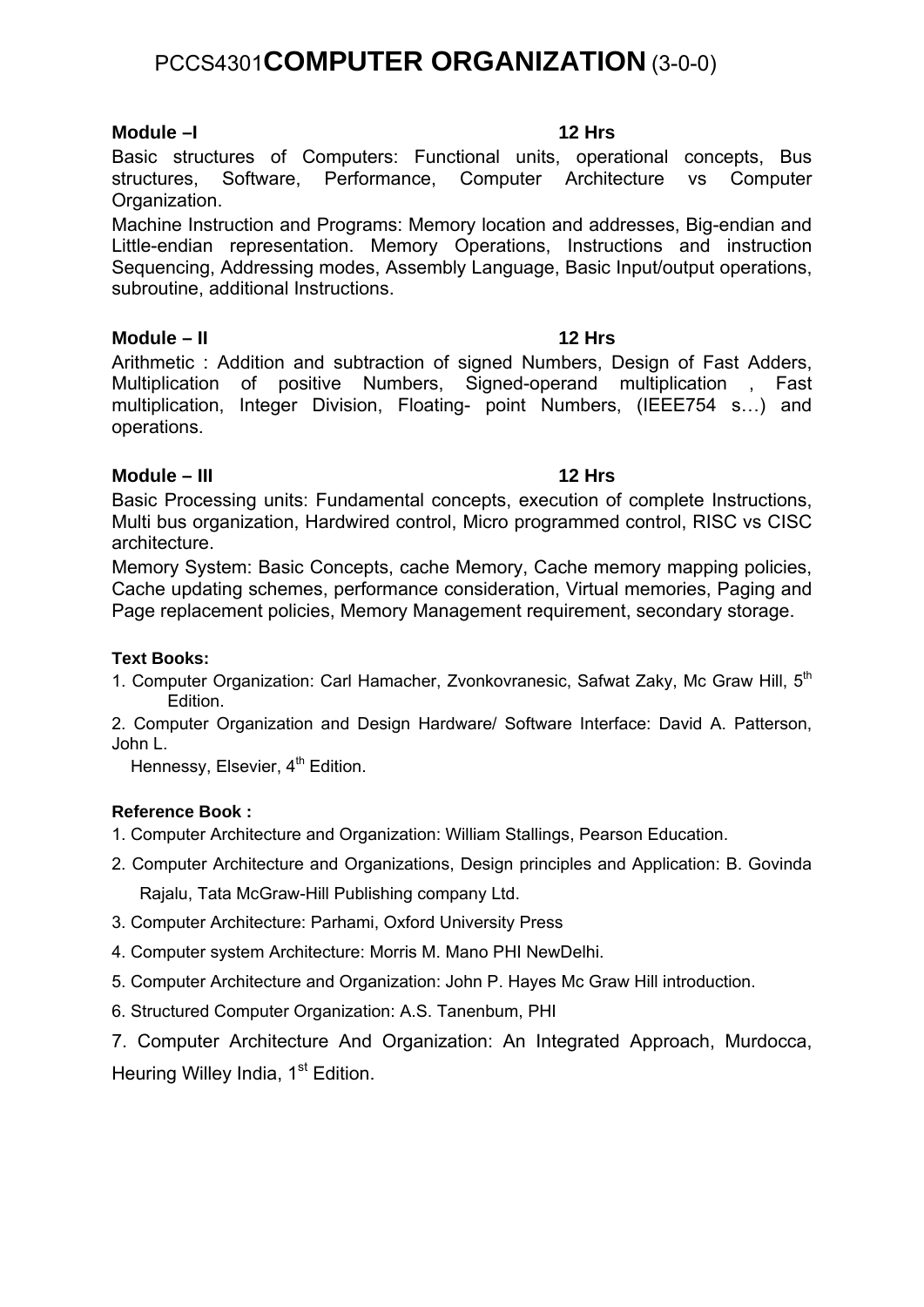# PCIT4303 **JAVA Programming** (3-0-0)

### Module – I

Introduction to Java and Java programming Environment. Object Oriented Programming. Fundamental Programming Structure: Data Types, variable, Typecasting Arrays, Operators and their precedence.

**Control Flow:** Java's Selection statements (if, switch, iteration, statement, while, dowhile, for, Nested loop).

Concept of Objects and Classes, Using Exiting Classes building your own classes, constructor overloading, static , final, this keyword .

**Inheritance:** Using Super to Call Super class constructor, Method overriding, Dynamic method Dispatch, Using Abstract Classes, Using final with inheritance. The Object Class.

**Packages & Interfaces :** Packages, Access Protection, Importing package, Interface, Implementing Interfaces, variables in Interfaces, Interfaces can be extended.

**Exception Handling:** Fundamentals, Types Checked, Unchecked exceptions, Using try & catch, Multiple catch, throw , throws, finally, Java's Built in exceptions, user defined exception.

### **Module - II** 12 Hrs

**Multi Threading:** Java Thread Model, Thread Priorities, Synchronization, Creating a thread, Creating Multiple threads, Using isAlive ( ) and join ( ), wait () & notify ( ).

**String Handling:** String constructors, String length, Character Extraction, String Comparison, Modifying a string.

**Java I/O:** Classes & Interfaces, Stream classes, Byte streams, Character streams, Serialization.

**JDBC:** Fundamentals, Type I, Type II, Type III, Type IV drivers.

**Networking:** Basics, Socket overview, Networking classes, & interfaces, TCP/IP client sockets, whois, URL format, URL connection, TCP/IP Server Sockets.

### **Module - III** 12 Hrs

**Applets:** Basics, Architecture, Skeleton, The HTML APPLET Tag, Passing Parameters to Applets, Applet context and show documents ().

**Event Handing:** Delegation Event model, Event Classes, Event Listener Interfaces, Adapter classes.

**AWT:** AWT Classes window fundamentals, component, container, panel, Window, Frame , Canvas, Creating a frame window in an Applet , working with Graphics , Control Fundamentals , Layout managers, Handling Events by Extending AWT components.

Core java API package, reflection, Remote method Invocation (RMI)

**Swing:** J applet, Icons & Labels, Text fields, Buttons, Combo boxes, Tabbed panes, Scroll panes, Trees, Tables.

**Exploring Java-lang:** Simple type wrappers, Runtime memory management, object (using clone () and the cloneable Interface), Thread, Thread Group, Runnable. **Text Books:** 

1. Introduction to Java Programming: Liang, Pearson Education,  $7<sup>th</sup>$  Edition.

2. Java The complete reference: Herbert Schildt, TMH, 5<sup>th</sup> Edition.

### **Reference Books:**

1. Balguruswamy, Programming with JAVA, TMH.

2. Programming with Java*:* Bhave &. Patekar, Pearson Education.

3. Big Java: Horstman, Willey India, 2<sup>nd</sup> Edition.

4. Java Programming Advanced Topics: Wigglesworth, Cengage Learning.<br>"

5. Java How to Program: H.M. Deitel & Paul J. Deitel, PHI, 8 Edition.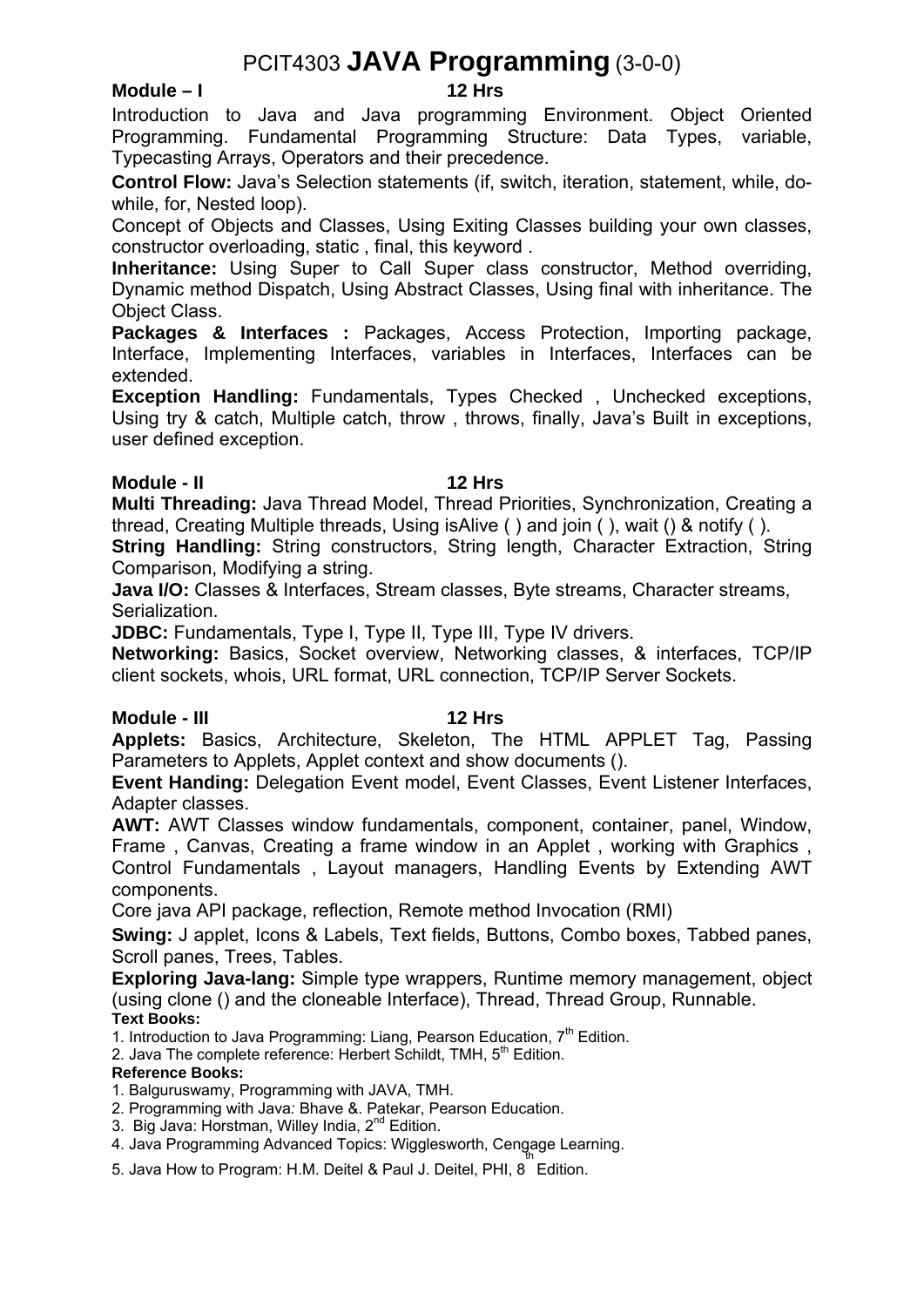# PCEC7303 **Control and Instrumentation laboratory**(0-0-3) **List of Experiment :**

# **Control: (Any five)**

- 1. Study of a dc motor driven position control system
- 2. Study of speed torque characteristics of two phase ac servomotor and determination of its transfer function
- 3. Obtain the frequency response of a lag and lead compensator
- 4. To observe the time response of a second order process with P, PI and PID control and apply PID control to servomotor
- 5. To determine the transfer function of a system(network) using transfer function analyser.
- 6. To study and validate the controllers for a temperature control system
- 7. To study the position control system using Synchros

# **Instrumentation:(Any five)**

- 1. Measurement of unknown resistance, inductance and capacitance using bridges
- 2. To plot the displacement-voltage characteristics of the given LVDT
- 3. Measurement of temperature-voltage characteristics of J-type thermocouple
- 4. Use a strain gauge to plot the curve between strain applied to a beam and the output voltage
- 5. Study of resistance-voltage characteristics of Thermistors
- 6. To study on the interface of PLC with PC for data acquisition applications
- 7. Measurement of speed by using magnetic pick up.

# PCEL7301 **Power Electronics laboratory** (0-0-3)

# **List of Experiment : (any ten)**

- 1. Study of the V-I characteristics of SCR, TRIAC and MOSFET.
- 2. Study of the V-I characteristics of UJT
- 3. To measure the latching and holding current of a SCR
- 4. (a)Study of the synchronized UJT triggering circuit. (b) Study of the cosine controlled triggering circuit
- 5. Study of the single phase half wave controlled rectifier and semi converter circuit with R and R-L Load
- 6. Study of single phase full wave controlled rectifier circuits(mid point and Bridge type) with R and R-L Load
- 7. Study of three phase full wave controlled rectifier circuits(Full and Semi converter) with R and R-L Load
- 8. Study of the forward converter (Buck converter) and flyback converter(boost converter) operation.
- 9. Study of the single phase pwm voltage source inverter.
- 10. Study the performance of three phase VSI with PWM control.
- 11. Study the performance of single phase AC Voltage controller with R and R-L Load
- 12. Study of the resonant inverter.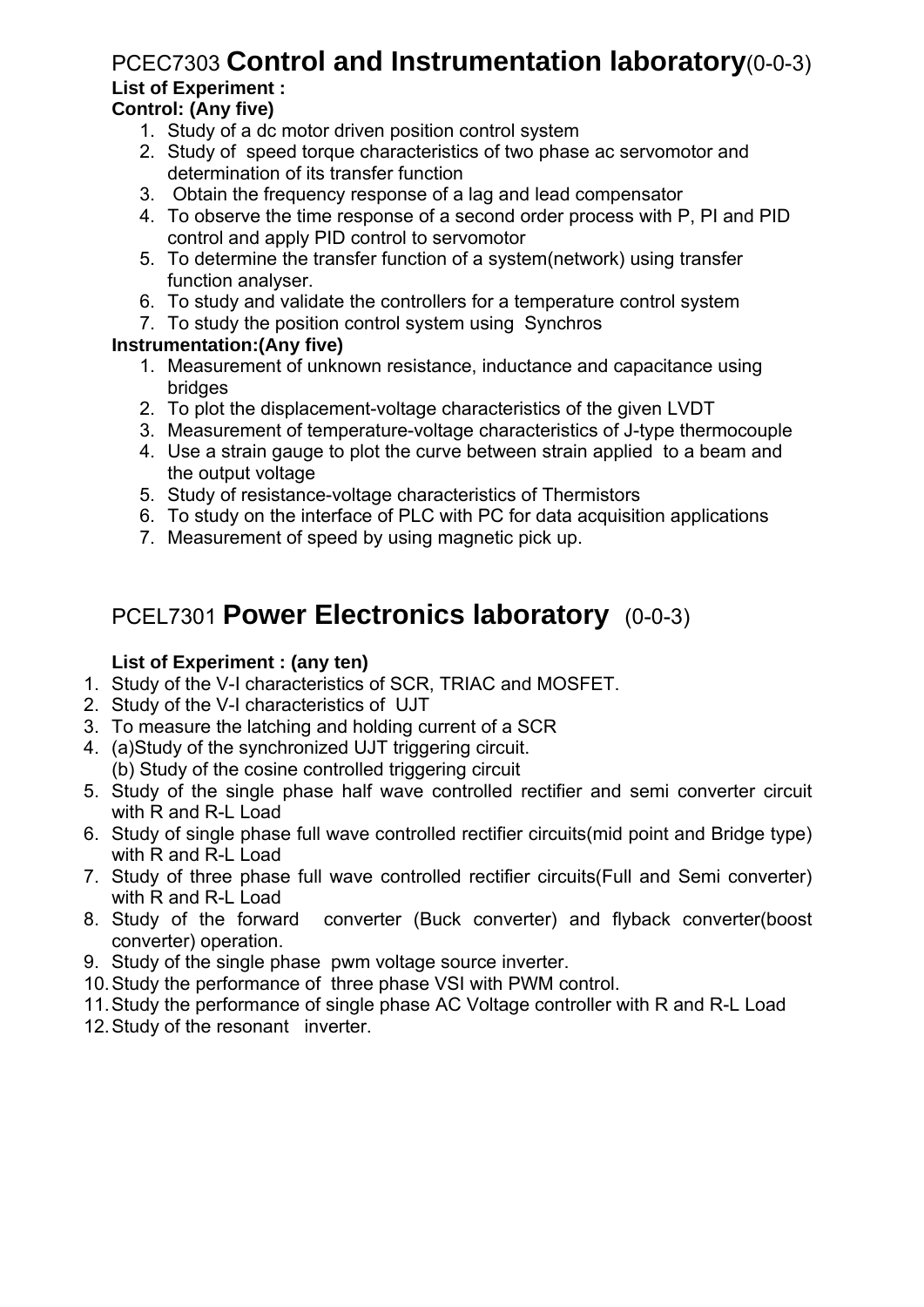# PCEL7302 **Electrical Machines laboratory-II** (0-0-3)

# **List of Experiment: (any ten)**

- 1. Determination of the voltage regulation of an alternator by zero power factor (zpf) method
- 2. Determination of the V and inverted V curves of a synchronous motor
- 3. Speed control of a three phase induction motor using variable frequency drives
- 4. Determination of parameters of synchronous machine
- (a) Positive sequence reactance
- (b) Negative sequence reactance
- (c) Zero sequence reactance
- 5. Determination of power angle characteristics of an alternator
- 6. Determination of parameter of a single phase induction motor and study of
- (a) Capacitor start induction motor
- (b) Capacitor start and capacitor run induction motor
- (c) Universal motor
- (d) Shaded pole motor
- 7. Study of parallel operation of two alternators
- 8. Measurement of direct and quadrature axis reactance of a salient pole synchronous machine
- 9. Measurement of transient and sub transient reactance of a salient pole alternator
- 10. Performance of grid connected induction generator.
- 11. Three phase transformer connections ( Star, Delta and Scott).
- 12. Determination of voltage regulation of alternator by synchronous impendence method.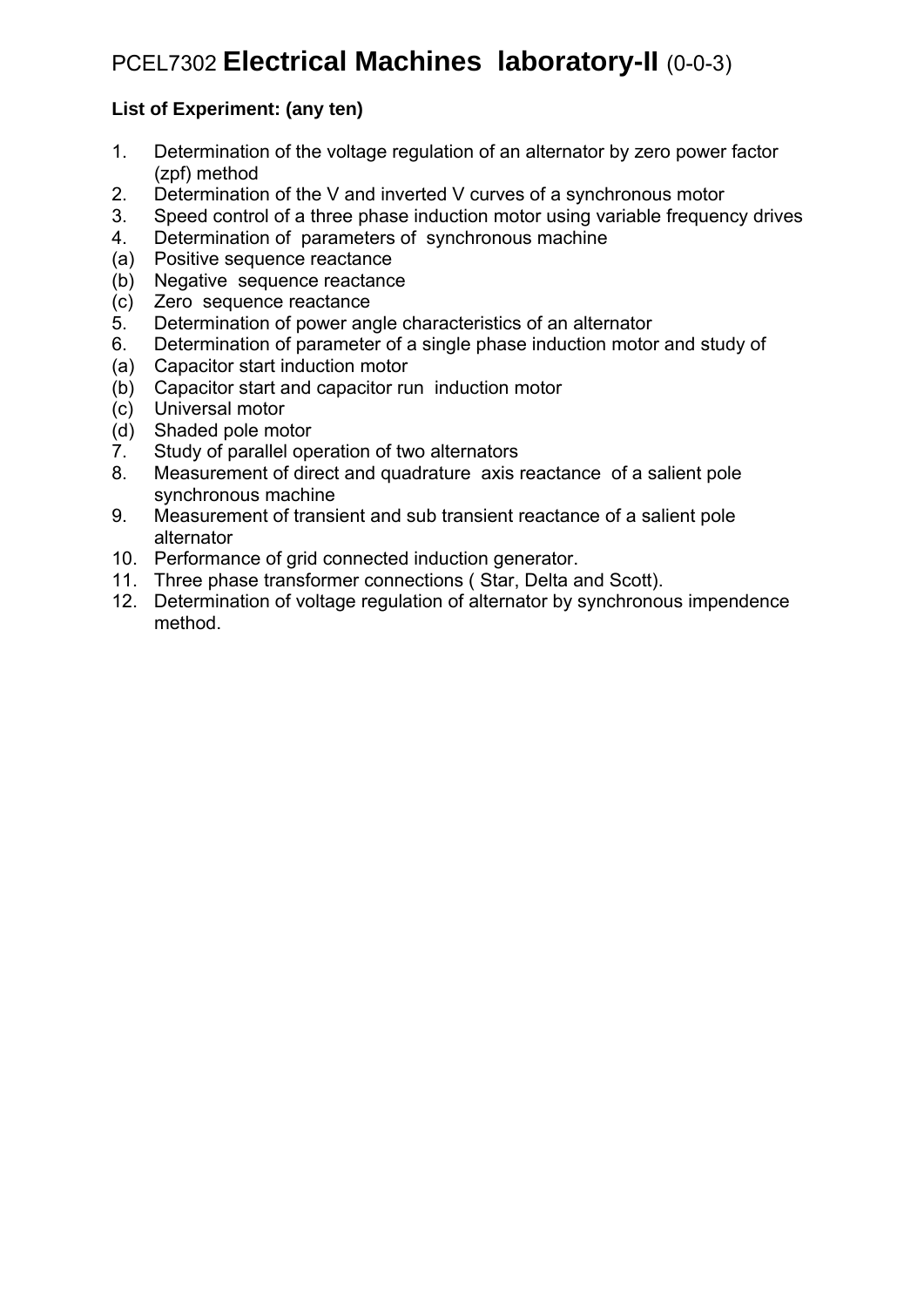# **6th Semester**

# PCEL4303 **MICROPROCESSOR & MICRO CONTROLLERS**

#### **MODULE - I** (10 hours)

**Microprocessor Architecture:** Microprocessor and Microcomputer Architecture, Pins & Signals, Register Organization, Timing & Control Module, 8085 Instruction Timing & Execution. **Assembly Language Programming of 8085:** Instruction set of 8085, Memory & I/O Addressing, Assembly language programming, Stack & Subroutines. Interfacing EPROM & RAM Memories: 2764 & 6264, 8085 Interrupts **(Book 1:** Ch.1,2,3,4 & 7)

### **MODULE – II** (15 hours)

**8086 Microprocessor: Architectures, Pin Diagrams and Timing Diagrams:** Register Organisation, Architecture, Signal Description, Physical Memory Organisations, Bus Operation, I/O Addressing Capability, Special Processor Activities, Minimum Mode System and Timings, Maximum Mode System and Timings

**8086 Instruction Set and Assembler Directives:** Machine Language Instruction Formats, Addressing Modes, Instruction Set, Assembler Directives and Operators

**Assembly Language Programming with 8086: M**achine Level Programs, Machine Coding the Programs ,Programming with an Assembler

**Special Architectural Features and Related Programming:** Stack, Interrupts and Interrupt Service Routines, Interrupt Cycle,Non Maskable Interrupt, Maskable Interrupt, Interrupt Programming, Passing Parameters to Procedures, Handling Programs of Size More than 64k,MACROS, Timings and Delays

**Basic Peripherals and Their Interfacing with 8086:** Semiconductor Memory Interfacing, Dynamic RAM Interfacing, Interfacing I/O Ports, PIO 8255],Modes of Operation of 8255, Interfacing Analog to Digital Data Converters, Interfacing Digital to Analog to Converters, Stepper Motor Interfacing ,

### **Special Purpose Programmable Peripheral Devices and Their Interfacing**

Programmable Interval Timer 8253, Programmable Interrupt Controller 8259A, The Keyboard/Display Controller 8279, Programmable Communication Interface 8251USART

### **DMA, Floppy Disk and CRT Controllers**

DMA Controller 8257,DMA Transfers and Operations, Programmable DMA Interface 8237, Floppy Disk Controller 8272, CRT Controller 8275

**80386 Microprocessor:** Introduction, Architecture, Pins & Signals, Memory System, Registers, Memory Management, Paging Technique, Protected Mode Operation.

(Book-2: Ch.1.1 to 1.9, ch.2.1 to 2.4,ch.3.1 to 3.3, ch.4.1 to 4.10,ch.5.1 to 5.8,ch.6.1 to 6.4, ch.7.1 to 7.5, ch.10.1 to 10.3, 10.7,10.9)

### **MODULE –III (15 HOURS)**

**8051 Microcontrollers:** Microcontrollers and embedded processors, Overview of the 8051 family

**8051 Hardware Connection:** Pin description of the 8051

**8051 Assembly Language Programming:** Inside the 8051, Assembly, Programming Assembling and Running an 8051 Program, The Program Counter and ROM Space in the 8051

8051 data types and Directives, PSW Register, register Banks and Stack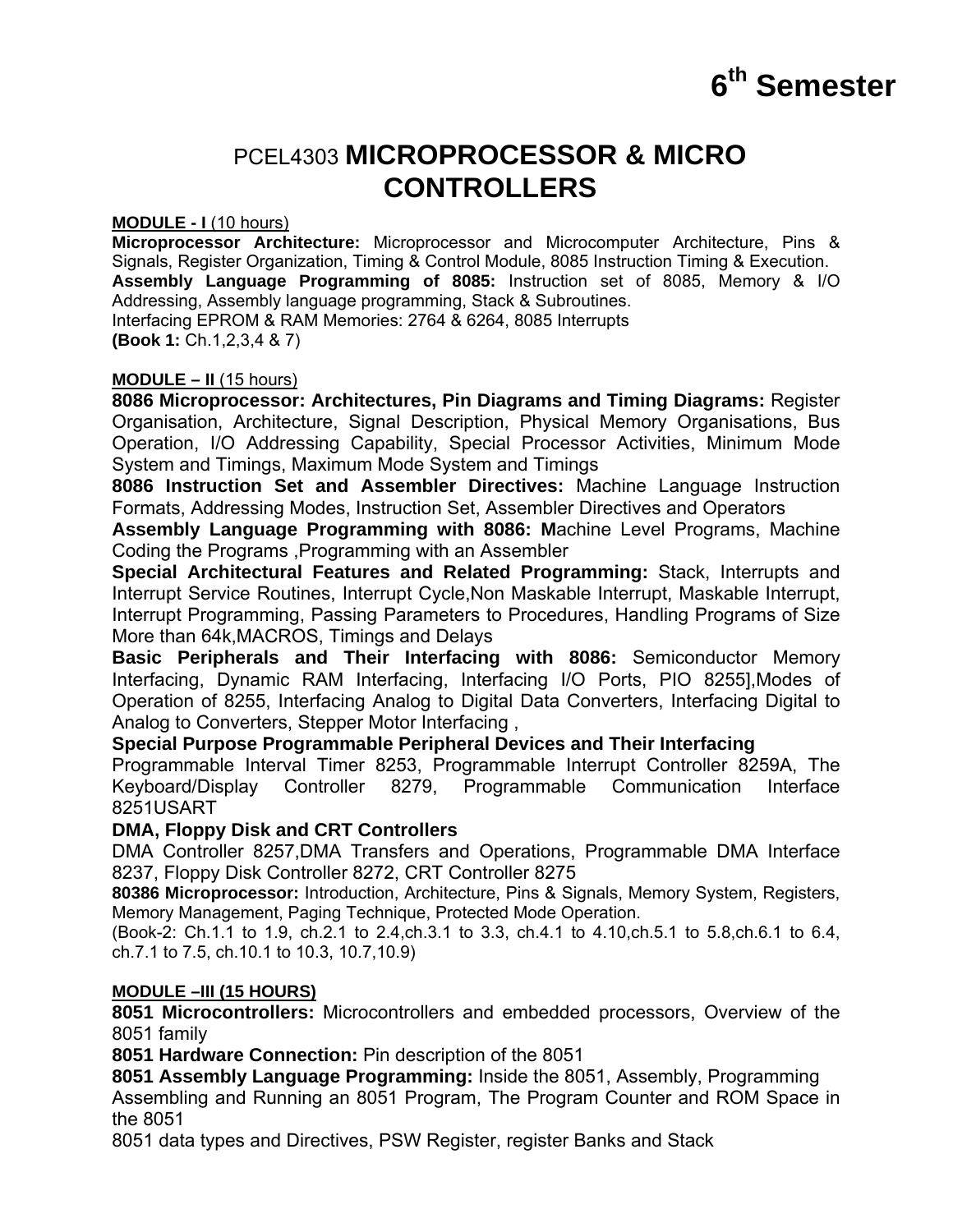**Jump, loop, and Call Instructions:** Loop and Jump Instructions, Call Instructions, Time Delay for Various 8051 chips

**8051 I/O Port Programming:** I/O Programming, I/O Bit Manipulation Programming,

**8051 Addressing Modes:** Immediate and register Addressing Modes, Accessing memory using various Addressing Modes, Bit Addresses for I/O and RAM

**Arithmetic & Logic Instructions and Programs:** Arithmetic Instructions, Signed number concepts and Arithmetic Operations, Logic and Compare Instructions, Rotate Instruction and data Serialization, BCD, ASCII, and other Application Programs

**8051 Serial Port Programming in Assembly:** Basic of Serial communication, 8051 connection to RS232, 8051 Serial port Programming in Assembly, Programming the second Serial port

**Interrupts Programming in Assembly:** 8051 Interrupts, Programming timer Interrupts, Programming external hardware Interrupts, Programming the Serial Communication interrupt, Interrupt Priority in the 8051

**ADC, DAC, and Sensor Interfacing:** Parallel and Serial ADC, DAC Interfacing Sensor Interfacing and Signal Conditioning

**Interfacing to External Memory:** Semiconductor Memory, Memory Address Decoding, Interfacing with External ROM, 8051 Data Memory space, Accessing External data **Memory** 

**8051 Interfacing with the 8255:** 8255 Interfacing, Pogramming for the 8255

**Motor Control: RELAY, PWM, DC, and Stepper Motors:** Relays and Opto-isolations, Stepper Motor Interfacing, DC Motor Interfacing and PWM

**(**Book-3: Ch.1.1,1.2,ch.2.1 to 2.7,ch.3.1 to 3.3,ch.4.1,4.2,ch.5.1 to 5.3,ch.6.1 to 6.5,ch.10.1 to 10.4,ch.11.1 to 11.5,ch.13.1 to 13.3,ch.14.1 to 14.4,ch.15.1,15.2,ch.17.1 to 17.3)

# **TEXT BOOKS**

- 1. Ghosh & Sridhar,0000 to 8085–Introduction to Microprocessor for Scientists & Engineers, PHI
- 2. A.K. Roy & K.M. Bhurchandi, Advanced Microprocessor and Peripherals (Architecture, Programming & Interfacing)– TMH Publication

3. Mazidi & Mazidi, The 8051 Microcontroller & Embedded Systems– Pearson / PHI publication

# . *REFERENCE:*

- 1. M. Rafiqzzaman, Microprocessor Theory & Applications. (Intel & Motorola ), PHI
- 2.The 8086 Microprocessor: Programming & Interfacing the PC by Keneeth J. Ayela
- 3. Douglas V.Hall, "Microprocessors and Interfacing: Programming and Hardware", TMH
- 4. R.S. Gaonkar, Microprocessor architecture, programming & application with 8085, Penram International Publishing. (India) Pvt. Ltd.
- 5.W.A.Triebel and Avtar Singh, The 8088 and 8086 Microprocessors, Pearson Education
- 6. Barry B. B The Intel Microprocessor (Architecture, Programming & Interfacing) by Pearson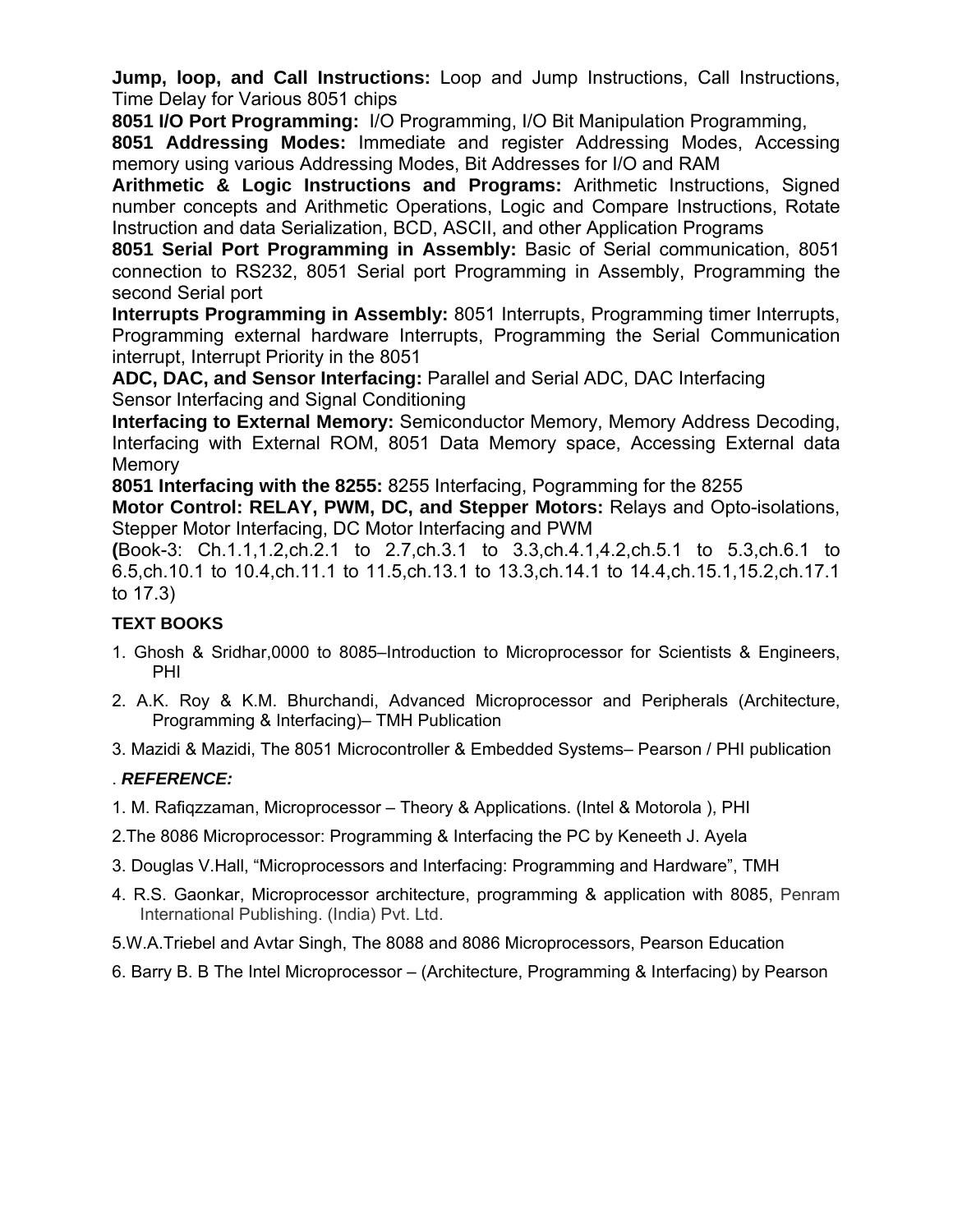# PCEC4304 **DIGITAL SIGNAL PROCESSING** (3-0-0)

### **Module – I** (10 hours)

### **The Z-Transform and Its Application to the Analysis of LTI Systems:**

The Z-Transform: The Direct Z-Transform, The Inverse Z-Transform; Properties of the Z-Transform; Inversion of the Z-Transforms: The Inversion of the Z-Transform by Power Series Expansion, The Inversion of the Z-Transform by Partial-Fraction Expansion; Analysis of Linear Time-Invariant Systems in the z-Domain: Response of Systems with rational System Functions, Transient and Steady-State Responses, Causality and Stability, Pole-Zero Cancellations.

Selected portions from Chapter 3 (3.1.1, 3.1.2, 3.2, 3.4.2, 3.4.3, 3.5.1, 3.5.2, 3.5.3,  $3.5.4$ ) of Textbook  $-1$ 

### **The Discrete Fourier Transform: Its Properties and Applications**

Frequency Domain Sampling: Frequency-Domain Sampling and Reconstruction of Discrete-Time Signals, The Discrete Fourier Transform, The DFT as a Linear Transformation, Relationship of the DFT to other Transforms; Properties of the DFT: Periodicity, Linearity, and Symmetry Properties, Multiplication of Two DFTs and Circular Convolution, Additional DFT Properties; Linear Filtering Methods Based on the DFT: Use of the DFT in Linear Filtering, Filtering of Long Data Sequences; Frequency Analysis of Signals using the DFT; The Discrete Cosine Transform: Forward DCT, Inverse DCT, DCT as an Orthogonal Transform.

Chapter  $-7$  of Textbook  $-1$ .

### **Module – II** (10 hours)

### **Implementation of Discrete-Time Systems:**

Structure for the Realization of Discrete-Time Systems, Structure for FIR Systems: Direct-Form Structure, Cascade-Form Structures, Frequency-Sampling Structures; Structure for IIR Systems: Direct-Form Structures, Signal Flow Graphs and Transposed Structures, Cascade-Form Structures, Parallel-Form Structures.

Selected portions from Chapter 9 (9.1, 9.2.1, 9.2.2, 9.2.3, 9.3.1, 9.3.2, 9.3.3, 9.3.4) of Textbook – I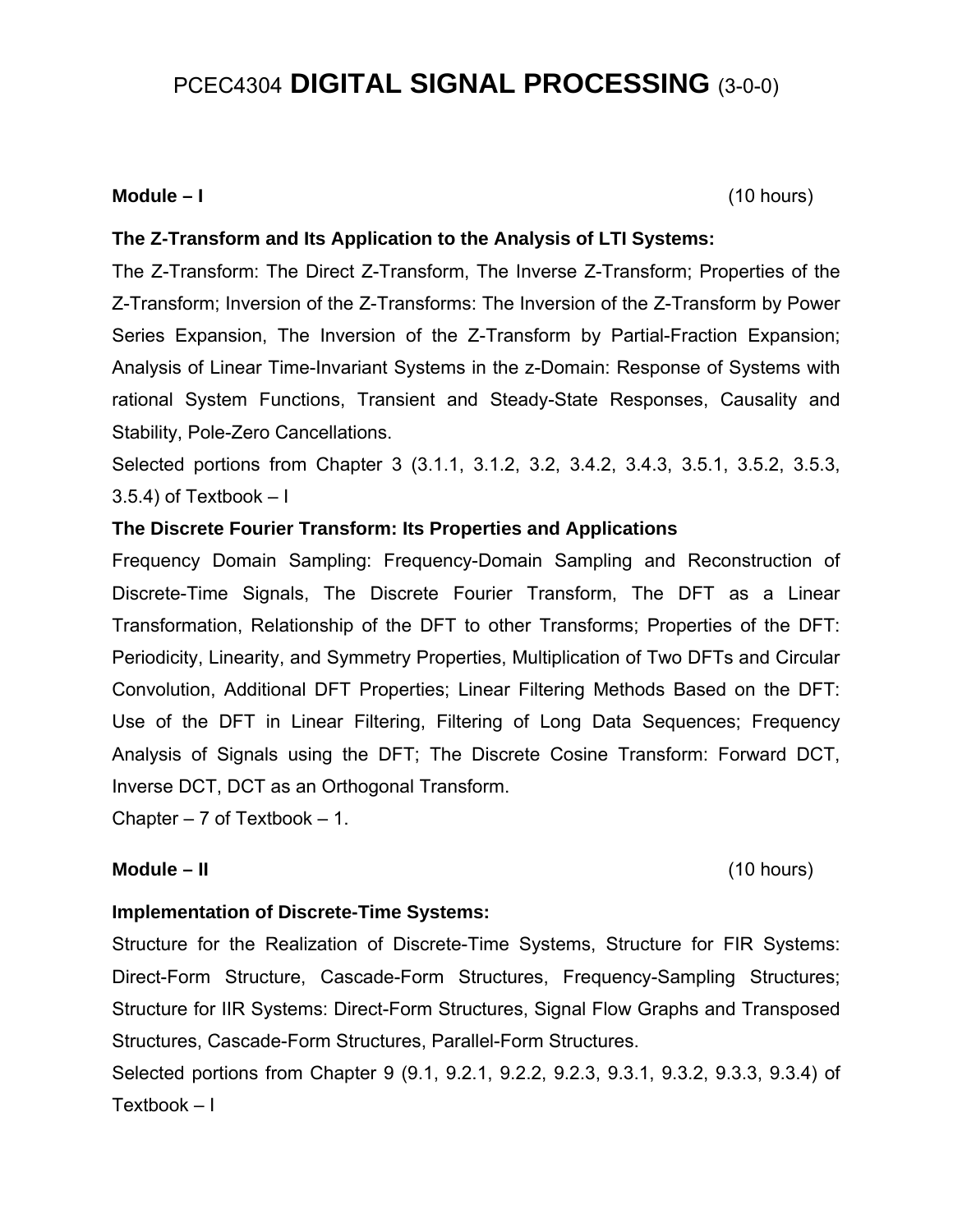# **Design of Digital Filters:**

General Considerations: Causality and Its Implications, Characteristics of Practical Frequency-Selective Filters; Design of FIR Filters: Symmetric and Antisymmetric FIR Filters, Design of Linear-Phase FIR Filters by using Windows, Design of Linear-Phase FIR Filters by the Frequency-Sampling Method; Design of IIR Filters from Analog Filters: IIR Filter Design by Impulse Invariance, IIR Filter Design by the Bilinear Transformation.

Selected portions from Chapter 10 (10.1.1, 10.1.2, 10.2.1, 10.2.2, 10.2.3, 10.2.4, 10.3.2, 10.3.3) of Textbook  $-1$ 

# **Module- III** (15 hours)

# **Efficient Computation of the DFT: Fast Fourier Transform Algorithms**

Efficient Computation of the DFT: FFT Algorithms: Direct Computation of the DFT, Radix-2 FFT Algorithms: Decimation-In-Time (DIT), Decimation-In-Time (DIF); Applications of FFT Algorithms: Efficient Computation of the DFT of two Real Sequences, Efficient Computation of the DFT a 2N-Point Real Sequence, Use of the FFT Algorithm in Linear Filtering and Correlation.

Selected portions from Chapter 8 (8.1.1, 8.1.3, 8.2.1, 8.2.2, 8.2.3) of Textbook – I

# **Adaptive Filters:**

Application of Adaptive Filters: System Identification or System Modeling, Adaptive Channel Equalization, Adaptive Line Enhancer, Adaptive Noise Cancelling; Adaptive Direct-Form FIR Filters-The LMS Algorithm: Minimum Mean Square Error Criterion, The LMS Algorithm.

Selected portions from chapter 13 (13.1.1, 13.1.2, 13.1.5, 13.1.6, 13.2.1, 13.2.2) of Text book –I

# **Text Books**

1. Digital Signal Processing – Principles, Algorithms and Applications by J. G. Proakis and D. G. Manolakis, 4th Edition, Pearson.

# **Reference Book :**

1. Digital Signal Processing – S.K. Mitra, TMH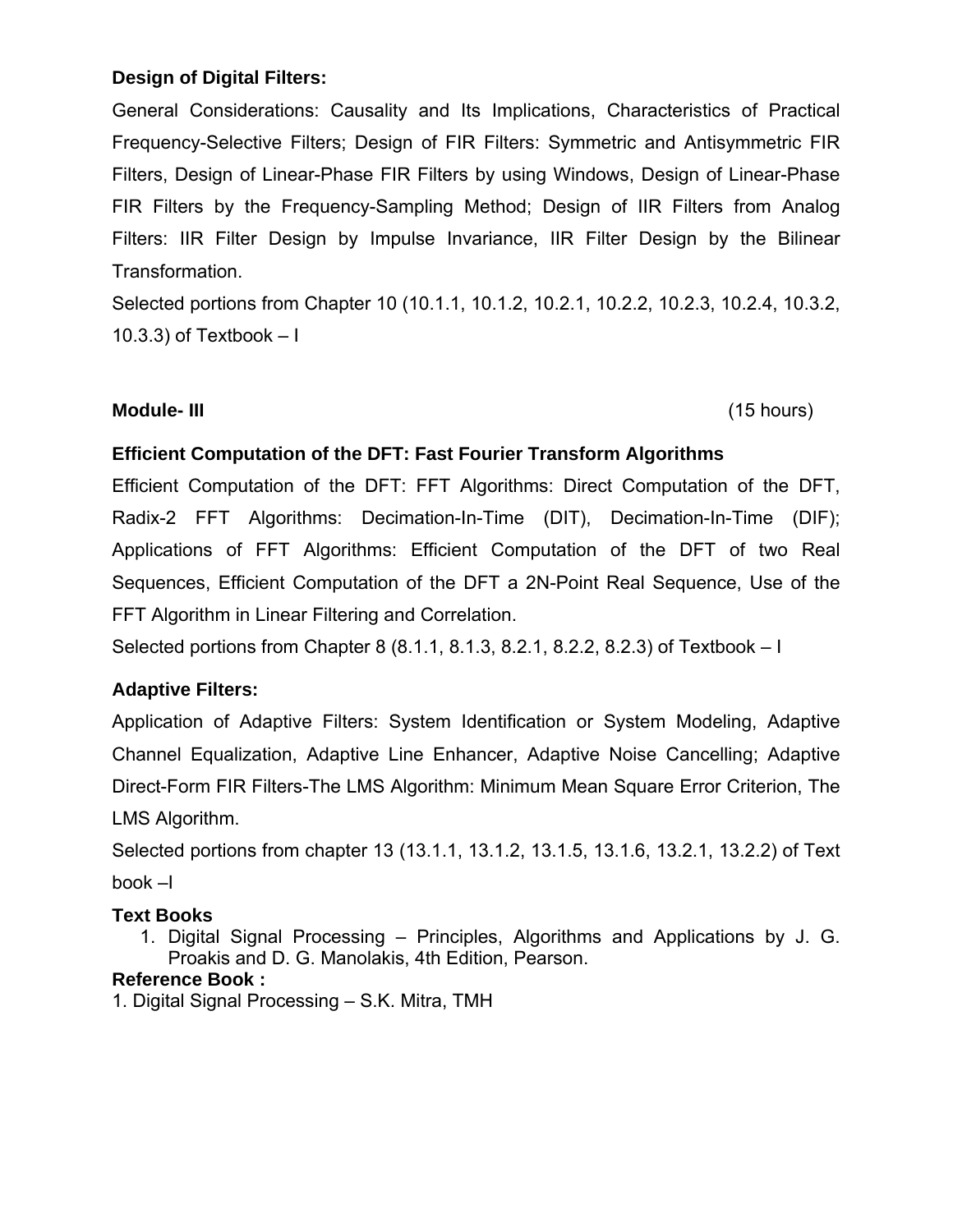# PCEE4304 **Communication Engineering**(3-0-0)

### **MODUE-I**

**INTRODUCTION:** Elements of an Electrical Communication System, Communication Channels and their Characteristics, Mathematical Models for Communication Channels **FREQUENCY DOMAIN ANALYSIS OF SIGNALS AND SYSTEMS:** Fourier series, Fourier Transforms, Power and Energy, Sampling and Band limited signals, Band pass signals

#### **MODULE-II**

**ANALOG SIGNAL TRANSMISSION AND RECEPTION:** Introduction to modulation, Amplitude Modulation (AM), Angle Modulation, Radio and Television broadcasting

#### **MODULE-III**

**PULSE MODULATION SYSTEMS:** Pulse amplitude modulation, Pulse Time Modulation **PULSE CODE MODULATION:** PCM system, Intersymbol interference, Eye patterns, Equalization, Companding, Time Division Multiplexing of PCM signals, Line codes, Bandwidth of PCM system, Noise in PCM systems, Delta Modulation (DM), Limitations of DM, Adaptive Delta Modulation, Noise in Delta Modulation, Comparison between PCM and DM, Delta or Differential PCM (DPCM), S-Ary System

### **Text Book:**

- 1. John G.Proakis,M. Salehi, *COMMUNICATION SYSTEMS ENGINEERING*, 2nd ed. New Delhi,India: PHI Learning Private Limited, 2009.; Selected portion from Chapter 1,2 and 3 for module MODULE-I and MODULE-II of the course.
- 2. R.P Singh and S.D Sapre, *COMMUNICATION SYSTEMS Analog & Digital*, 2nd ed. New Delhi, India: Tata McGraw Hill Education Private Limited, 2009; Selected portions from Chapter 7 and 8 of the book for MODULE-III.

#### **Reference Book:**

- 1. Taub, Schilling, Saha, Taub's Principles of Communication Systems, TMH.
- 2. Modern Digital and Analog Communication Systems, by B.P. Lathi, Oxford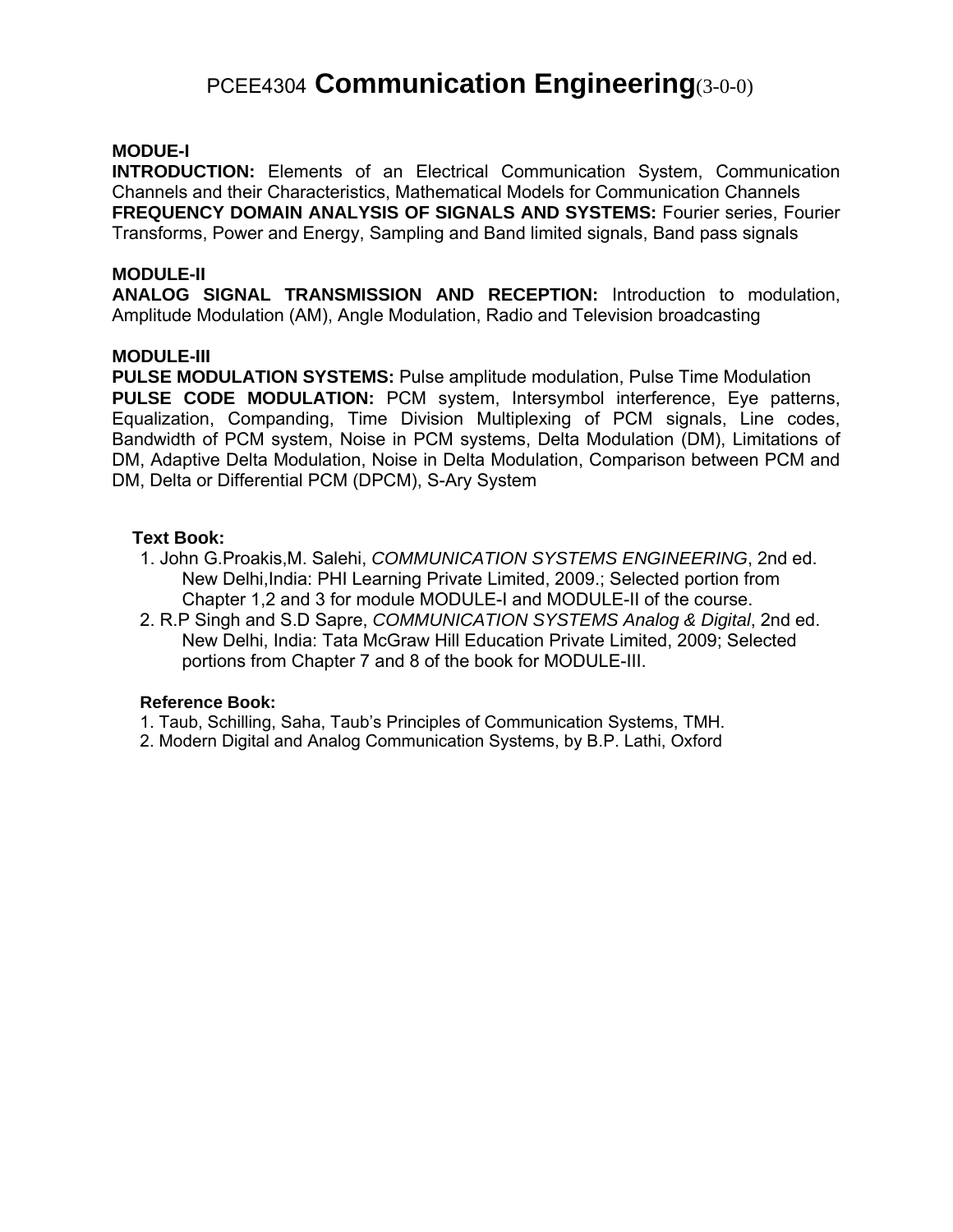# PEME5305 **ROBOTICS & ROBOT APPLICATIONS (3-0-0)**

### **Module – I**

- 1. Fundamentals of Robotics: Evolution of robots and robotics, Definition of industrial robot, Laws of Robotics, Classification, Robot Anatomy, Work volume and work envelope, Human arm characteristics, Design and control issues, Manipulation and control, Resolution; accuracy and repeatability, Robot configuration, Economic and social issues, Present and future application.
- 2. Mathematical modeling of a robot: Mapping between frames, Description of objects in space, Transformation of vectors. Direct Kinematic model: Mechanical Structure and notations, Description of links and joints, Kinematic modeling of the manipulator, Denavit-Hartenberg Notation, Kinematic relationship between adjacent links, Manipulator Transformation matrix.

### **Module – II**

- 3. Inverse Kinematics: Manipulator workspace, Solvable of inverse kinematic model, Manipulator Jacobian, Jacobian inverse, Jacobian singularity, Static analysis.
- 4. Dynamic modeling: Lagrangian mechanics, 2D- Dynamic model, Lagrange-Euler formulation, Newton-Euler formulation.
- 5. Robot Sensors: Internal and external sensors, force sensors, Thermocouples, Performance characteristic of a robot.

### **Module – III**

- 6. Robot Actuators: Hydraulic and pneumatic actuators, Electrical actuators, Brushless permanent magnet DC motor, Servomotor, Stepper motor, Micro actuator, Micro gripper, Micro motor, Drive selection.
- 7. Trajectory Planning: Definition and planning tasks, Joint space planning, Cartesian space planning.
- 8. Applications of Robotics: Capabilities of robots, Material handling, Machine loading and unloading, Robot assembly, Inspection, Welding, Obstacle avoidance.

#### **Text Books:**

- 1. Robotics and Control**,** R.K. Mittal and I.J. Nagrath, Tata McGraw Hill
- 2. Introduction to Robotics: Mechanics and control, John J Craig, PHI<br>3. Robotics Technology and Flexible Automation, S.R. Deb and S. Deb
- Robotics Technology and Flexible Automation, S.R.Deb and S. Deb, TMH

### **Reference Books:**

- 1. Introduction to Robotics, S. K. Saha, Tata McGraw Hill
- 2. Robotics: Control, Sensing, Vision and Intelligence, K.S.Fu, R.C.Gonzalez and C.S.G.Lee, McGraw Hill
- 3. Robotics, Appuu Kuttan K.K., I.K. international
- 4. Robot Dynamics and Control, M.W.Spong and M. Vidyasagar , Wiley India.
- 5. Industrial Robotics Technology, programming and application, M.P.Groover, TMH.
- 6. Introduction to Robotics: Analysis, Systems, Applications, S.B.Niku, PHI
- 7. Robotics: Fundamental Concepts and Analysis, A. Ghosal, Oxford University Press
- 8. Fundamentals of Robotics: Analysis and Control, R. J. Schilling, PHI
- 9. Robotic Engineering: An Integrated Approach, R.D. KLAFTER, T. A. Chmielewski, and M. Negin, PHI
- 10. Robot Technology: Fundamentals: J. G. Keramas, Cengage Learning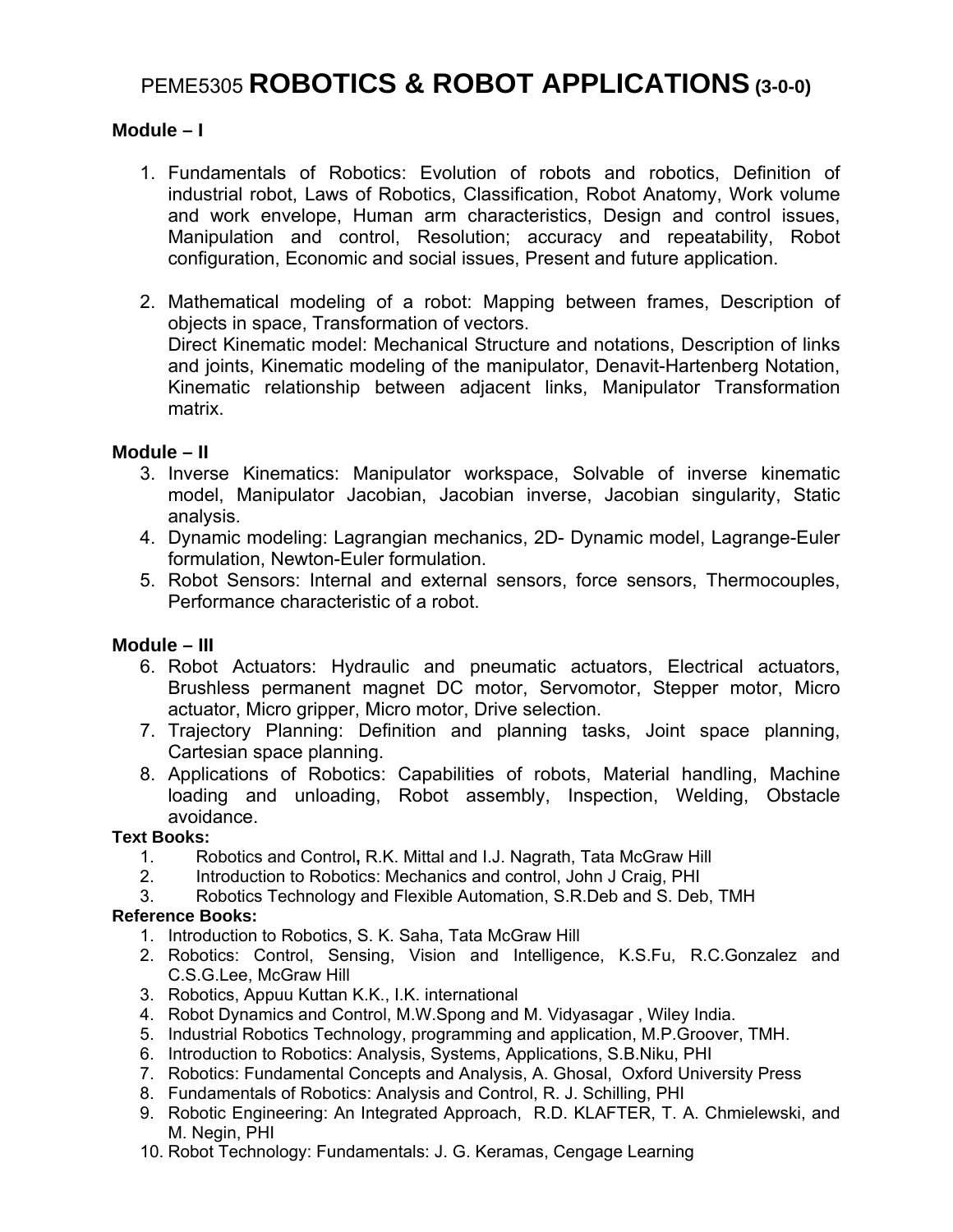# PEEE5301 **Optoelectronics Devices & Instrumentation** (3-

0-0)

# **Module –1**

Wave Optics: 12 Hrs Wave properties of light: Propagation, polarization, interference, diffraction, transmission of light through slab and cylindrical waveguides. Optical Fiber:

Construction of step and graded index fibers, single mode and multimode fibers, loss and dispersion characteristics;

### **Module –2** 12 Hrs

Fiber optic components: couplers, splicer, polarizer.

Sources and Detectors :

Sources: LED, Lasers-fundamentals, conditions for oscillations, construction and principle of operation of gas and semiconductor, pulsed and continuous type lasers; Detectors: photodiodes- PN, PIN and APD.

# **Module –3**

Optoelectronic Instrumentation 12 lectures Modulation techniques: intensity, polarization, interference, electro-optic, electromagnetic; Sensing techniques for displacement, pressure, acceleration, flow, current and voltage measurement, Fiber optic gyroscope, Distributed fiber optic sensors- OTDR and OFDR principles.

# **Text Books:**

- 1. A. Ghatak and K. Tyagrajan: Introduction to Fiber Optics: Cambridge University Press, New Delhi, 2004. (Chapter 2, Sections 7.2-7.3, Chapter 3, Sections 4.3,8.2, 17.2, 17.8, Section 11.3, 11.6, Chapter 12, Chapter 18)
- 2. J. Wilson and J.F.B. Hawkes: Optoelectronics: An Introduction (2/e), PHI, New Delhi, 2001. (Chapter 1, Sections 3.1-3.2; 8.1-8.2, Sections 8.3-8.4, 8.5, Sections 4.6, 5.1-5.6, 5.10.2, 7.2, Sections 3.4, 3.7, 3.8, Chapter 10)

# **Reference Books:**

- 1. J.P. Bentley- Principles of Measurement Systems (3/e), Pearson Education, New Delhi, 2007.
- 2. N. Bala Saraswathi and I. Ravi Kumar- Principles of Optical Communications and Optoelectronics (2/e), Laxmi Publications, New Delhi, 2007.
- 3. M.K. Ghosh, S.Sen and S. Mukhopadhyay (ed.)- Measurement and Instrumentation: Trends and Applications, Ane Books, New Delhi, 2008.
- 4. R.P.Khare: Fibre Optics & Optoelectronics, Oxford University Press, New Delhi, 2010.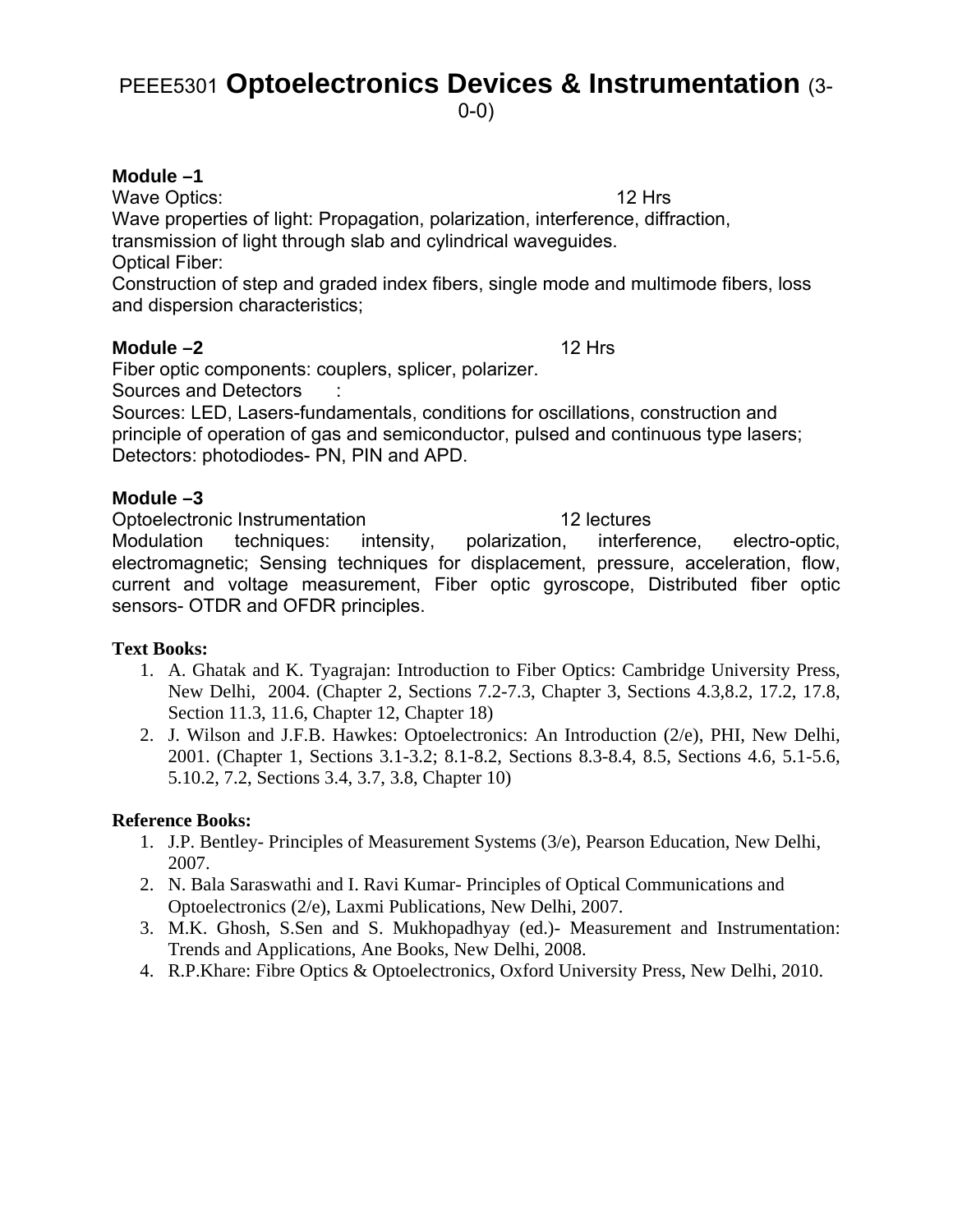# PEEL5303: **Electric Drives** (3-0-0)

**Module-I (12 Hours)**  Study of Motor Drives: Electrical Drives, Advantages of Electrical Drives, Electrical Motors, Power Modulators, Choice of electrical Drives, Fundamentals of Torque Equations, Speed Torque Conventions and Multi-quadrant Operation, Equivalent Values of Drive Parameters, Components of Load Torques, Nature and Classification of Load Torques, Calculation of Time and Energy Loss in Transient Operations, Steady State Stability, Load Equalization, Control of Electrical Drives, Thermal Model of Motor for Heating and Cooling, Classes of Motor Duty, Determination of Motor Rating.**Book-1:Ch. 1.1, Ch. 1.2, Ch. 1.3, Ch. 1.4; Ch. 2.1, Ch. 2.2, Ch. 2.3, Ch. 2.4, Ch. 2.5, Ch. 2.6, Ch. 2.7, Ch. 2.8; Ch. 3.3, Ch. 4.1; Ch. 4.2, Ch. 4.3.** 

Steady State Performance of DC/AC Drives: Closed Loop Control of Drives, DC Motors and their Performances, Starting, Braking, Transient Analysis, Speed Control, Methods of Armature Voltage Control, Transformer and Uncontrolled Rectifier Control, Controlled Rectifier Fed DC Drives, Chopper Controlled DC Drives.

Induction Motor Drives: Speed Control, Pole Changing, Pole Amplitude Modulation, Stator Voltage Control, Variable Frequency Control from Voltage Source, Voltage Source Inverter Control, Variable Frequency Control from Current Source, Current Source Inverter Control, Current Regulated Voltage Source Inverter Control, Rotor Resistance Control, Slip Power Recovery.Synchronous Motor Drives: Synchronous Motor Variable Speed Drives, Variable Frequency Control of Multiple Synchronous Motors.**Book-1:Ch. 5.1, Ch. 5.2, Ch. 5.3, Ch. 5.4, Ch. 5.5, Ch. 5.6, Ch. 5.8, Ch. 5.9, Ch. 5.10, Ch. 5.11, Ch. 5.12, Ch. 5.13, Ch. 5.14, Ch. 5.15, Ch. 5.18, Ch. 5.19, Ch. 5.20, Ch. 5.21; Ch. 6.8, Ch. 6.9, Ch. 6.10, Ch. 6.11, Ch. 6.12, Ch. 6.13, Ch. 6.16, Ch. 6.17, Ch. 6.18, Ch. 6.20, Ch. 6.21; Ch. 7.3.1, Ch. 7.3.2, Ch. 7.4.** 

# **Module-III (12 Hours)**

Traction Drives: Nature of Traction Load, Calculation of Traction Drive Ratings and Energy Consumption, Tractive Effort and Drive Ratings, Specific Energy Consumption, Maximum Allowable Tractive Effort, Conventional DC and AC Traction Drives, 25 kV AC Traction using Semiconductor Converter Controlled DC Motors, DC Traction employing Polyphase AC Motors, AC Traction employing Polyphase AC Motors.

### **Book-1:Ch. 10.2, Ch. 10.6, Ch. 10.10, Ch. 10.12, Ch. 10.15, Ch. 10.16.**

Drives for Specific Applications: Drive Considerations for Textile Mills, Steel Rolling Mills, Cranes and Hoist Drives, Cement Mills, Sugar Mills, Machine Tools, Paper Mills, Coal Mines, Centrifugal Pumps.**Book-2:Ch. 7.1, Ch. 7.2, Ch. 7.3, Ch. 7.4, Ch. 7.5, Ch. 7.6, Ch. 7.7, Ch. 7.8, Ch. 7.9.** 

Microprocessors and Control of Electrical Drives: Dedicated Hardware Systems versus Microprocessor Control, Application Areas and Functions of Microprocessors in Drive Technology, Control of DC Drives using Microprocessors.

# **Book-2:Ch. 8.2, Ch. 8.3, Ch. 8.4.1.**

# **Text Books:**

- (1) Book-1: Fundamentals of Electrical Drives-By G.K.Dubey, Alpha Science International Limited, Pangbourne, UK, **Second Edition**, 2001.
- (2) Book-2: Electric Drives-Concepts and Applications- By Vedam Subramanyam, **Second Edition**, Tata McGraw Hill Publication, 2010-11.

# **Reference Book**:

(1) Modern Power Electronics and AC drives- by B.K.Bose, Pearson Education.

# **Module-II (14 Hours)**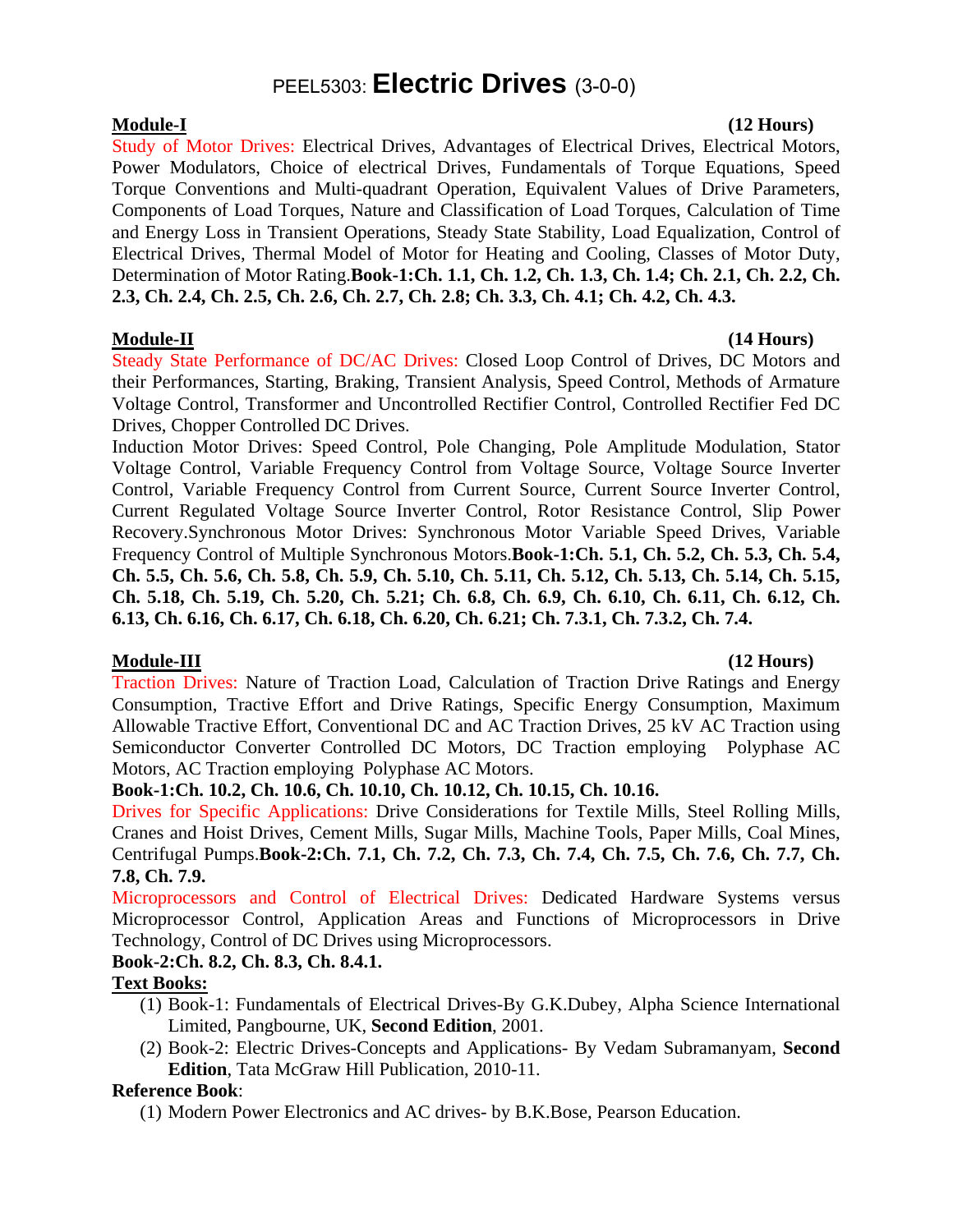# PEEC4304 **COMPUTER NETWORK & DATA COMMUNICATION** (3-0-0)

### **Module – I 12 Hrs**

Overview of Data Communications and Networking.

Physical Layer : Analog and Digital, Analog Signals, Digital Signals, Analog versus Digital, Data Rate Limits, Transmission Impairment, More about signals.

Digital Transmission: Line coding, Block coding, Sampling, Transmission mode.

Analog Transmission: Modulation of Digital Data; Telephone modems, modulation of Analog signals. Multiplexing : FDM , WDM , TDM ,

Transmission Media: Guided Media, Unguided media (wireless)

Circuit switching and Telephone Network: Circuit switching, Telephone network.

# Module –II 12 Hrs

# **Data Link Layer**

Error Detection and correction: Types of Errors, Detection, Error Correction

Data Link Control and Protocols:

Flow and Error Control, Stop-and-wait ARQ. Go-Back-N ARQ, Selective Repeat ARQ, HDLC.

Point-to –Point Access: PPP

Point –to- Point Protocol, PPP Stack,

Multiple Access

Random Access, Controlled Access, Channelization.

Local area Network: Ethernet.

Traditional Ethernet, Fast Ethernet, Gigabit Ethernet. Token bus, token ring

Wireless LANs: IEEE 802.11, Bluetooth virtual circuits: Frame Relay and ATM.

# **Module – III 12 Hrs**

# **Network Layer:**

Host to Host Delivery: Internetworking, addressing and Routing

Network Layer Protocols: ARP, IPV4, ICMP, IPV6 ad ICMPV6

Transport Layer: Process to Process Delivery: UDP; TCP congestion control and Quality of service.

# **Application Layer :**

Client Server Model, Socket Interface, Domain Name System (DNS): Electronic Mail (SMTP) and file transfer (FTP) HTTP and WWW.

# **Text Books:**

1. Data Communications and Networking: Behrouz A. Forouzan, Tata McGraw-Hill,  $4^{^{\text{th}}}$  Ed

3. Computer Networks: A. S. Tannenbum, D. Wetherall, Prentice Hall, Imprint of Pearson  $\overline{5}^{\text{th}}$  Ed **Reference Book** : .

1. Computer Networks:A system Approach:Larry L, Peterson and Bruce S. Davie, Elsevier,  $4^{th}$  Ed

2. Computer Networks: Natalia Olifer, Victor Olifer, Willey India

3. Data and Computer Communications: William Stallings, Prentice Hall, Imprint of Pearson, 9<sup>th</sup> Ed.

4. Data communication & Computer Networks: Gupta, Prentice Hall of India

5. Network for Computer Scientists & Engineers: Zheng, Oxford University Press

6. Data Communications and Networking: White, Cengage Learning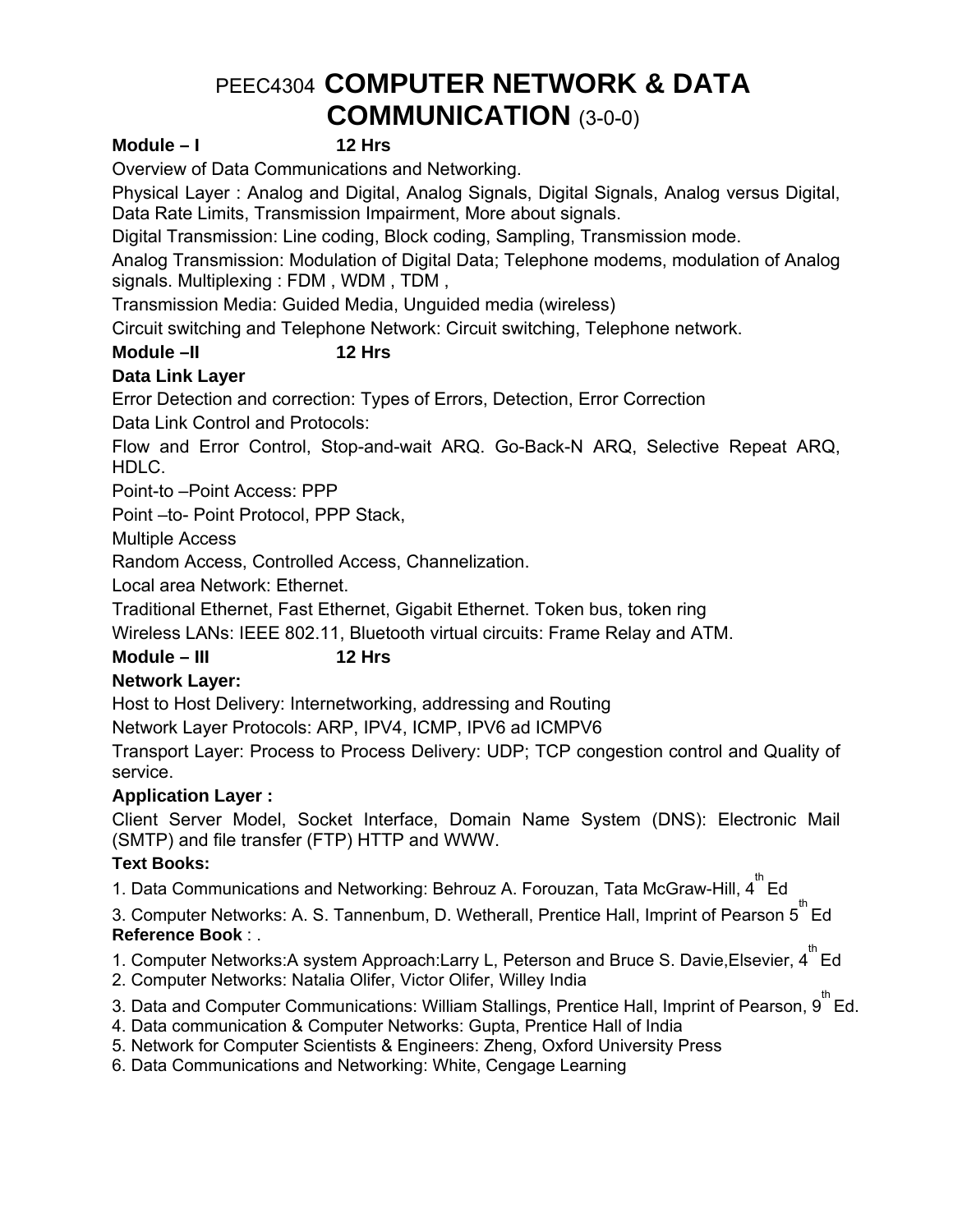# PCCS4304 **OPERATING SYSTEM** (3-0-0)

# **MODULE-I 12 Hours**

# **INTRODUCTION TO OPERATING SYSTEM:**

What is an Operating System? Simple Batch Systems, Multiprogramming and Time Sharing systems. Personal Computer Systems, Parallel Systems, Distributed Systems and Real time Systems.

Operating System Structures: Operating System Services, System components, Protection system, Operating System Services, system calls

# **PROCESS MANAGEMENT:**

Process Concept, Process Scheduling, Operation on Processes, Interprocess communication, Examples of IPC Systems, Multithreading Models, Threading Issues, Process Scheduling Basic concepts, scheduling criteria, scheduling algorithms, Thread Scheduling.

# **MODULE-II** 12 Hours

PROCESS COORDINATION: Synchronization: The Critical section problem, Peterson's solution, Synchronization hardware, Semaphores, Classical problems of synchronization, Monitors.

Deadlocks: System model, Deadlock Characterization Methods for Handling Deadlocks, Deadlock Prevention, Deadlock avoidance, Deadlock Detection, recovery from Deadlock.

MEMORY MANAGEMENT: Memory Management strategies, Logical versus Physical Address space, swapping, contiguous Allocation, Paging, Segmentation.

Virtual Memory: Background, Demand paging, performance of Demand paging, Page Replacement, Page Replacement Algorithms. Allocation of frames, Thrashing, Demand Segmentation.

# **MODULE-III** 11 Hours

STORAGE MANAGEMENT:

File System Concept, Access Methods, File System Structure, File System Structure, File System Implementation, Directory implementation, Efficiency and Performance, Recovery, Overview of Mass Storage Structure, Disk Structure, Disk Scheduling, Disk Management, Swap-Space Management, I/O System Overview, I/O Hardware, Application I/O Interface, Kernel I/O Subsystem, Transforming I/O Request to Hardware Operation.

CASE STUDIES: The LINUX System, Windows XP, Windows Vista

# **TEXT BOOK:**

- 1. **Operating System Concepts** Abraham Silberschatz, Peter Baer Galvin, Greg Gagne, 8th edition, Wiley-India, 2009.
- 2. **Mordern Operating Systems –** Andrew S. Tanenbaum, 3rd Edition, PHI
- 3. **Operating Systems:** A Spiral Approach Elmasri, Carrick, Levine, TMH Edition **REFERENCE BOOK:**

# 1. **Operating Systems –** Flynn, McHoes, Cengage Learning

- 2. **Operating Systems** Pabitra Pal Choudhury, PHI
- 3. **Operating Systems** William Stallings, Prentice Hall
- 4. **Operating Systems** H.M. Deitel, P. J. Deitel, D. R. Choffnes, 3rd Edition, Pearson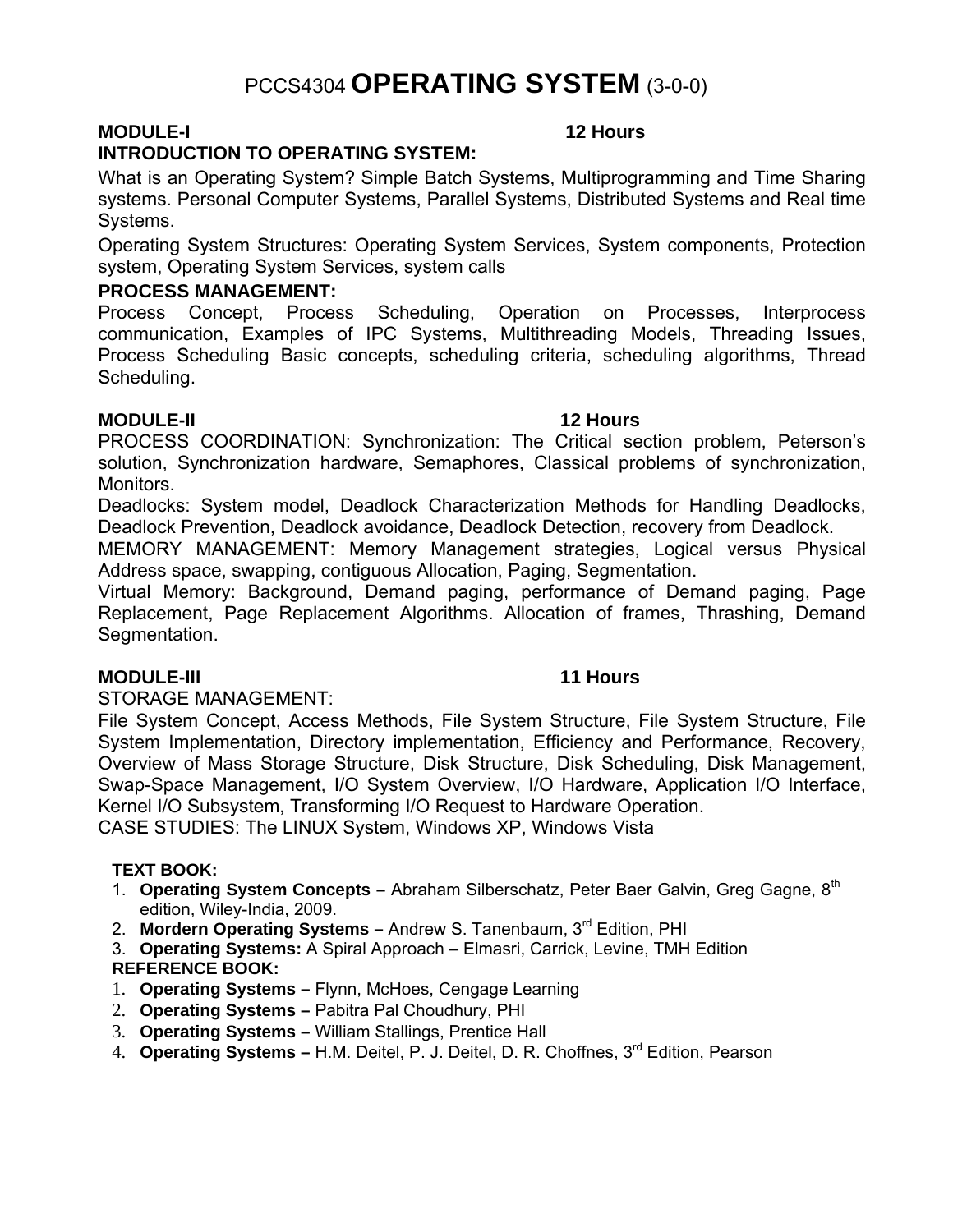# FEEE6301 **INDUSTRIAL PROCESS CONTROL AND DYNAMICS** (3‐0‐0)

#### **Module‐I (10 Hrs))**

#### **Analog Signal Conditioning**

Introduction, Principles of Analog Signal Conditioning, Signal-Level Changes, Linearization, Conversions, Zero adjustment, Span adjustment, Level changing, AC/DC Power supply, Filtering and Impedance Matching, Passive Circuits, Divider Circuit, Bridge Circuits, RC Filters, Operational Amplifiers, Op Amp Characteristics, Op Amp Specifications, Op Amp Circuits in Instrumentation, Voltage Follower, inverting Amplifier, Non- inverting Amplifier, Differential Amplifier, Active Filters, Protection Voltage-to –Current Converter, Current-to-Voltage Converter, Integrator, Linearization.

Book-1-Ch-2.2,2.3,2.4,2.5,2.6.

#### **Digital Signal Conditioning**

Introduction, Review of Digital Fundamentals, Digital Information, Fractional Binary Numbers, Boolean Algebra, Digital Electronics, Programmable Logic Controllers, Busses and Tri-State Buffers, Converters, Comparators, Digital-to-Analog Converters (DCA), Analog-to-Digital Converters (ADCs), Sample and Hold, Multiplexer and De-multiplexer, decoder and encoder, Pulse modulations, Digital recorder.

Book-1-Ch-3.1,3.2,3.3,3.4,3.5.

### **Module-2 (20 Hrs)**

#### **Thermal Sensors**

Definition of Temperature, Metal Resistance versus Temperature Device, Thermistors, Thermocouples, Other Thermal Sensors, Design Consideration.

Book-1-Ch-4.1,4.2,4.3,4.4,4.5,4.6,4.7.

#### **Mechanical Sensors**

Displacement, Position Sensors, Strain Sensors, Motion Sensors, Pressure Sensors, Flow Sensors.

Book-1-Ch-5.2,5.3,5.4,5.5,5.6

#### **Optical Sensors**

Photodetectors, Pyrometry, Leser Principles,Applications.

Book-1-6.2,6.3,6.4,6.5,6.6.

#### **Final Control**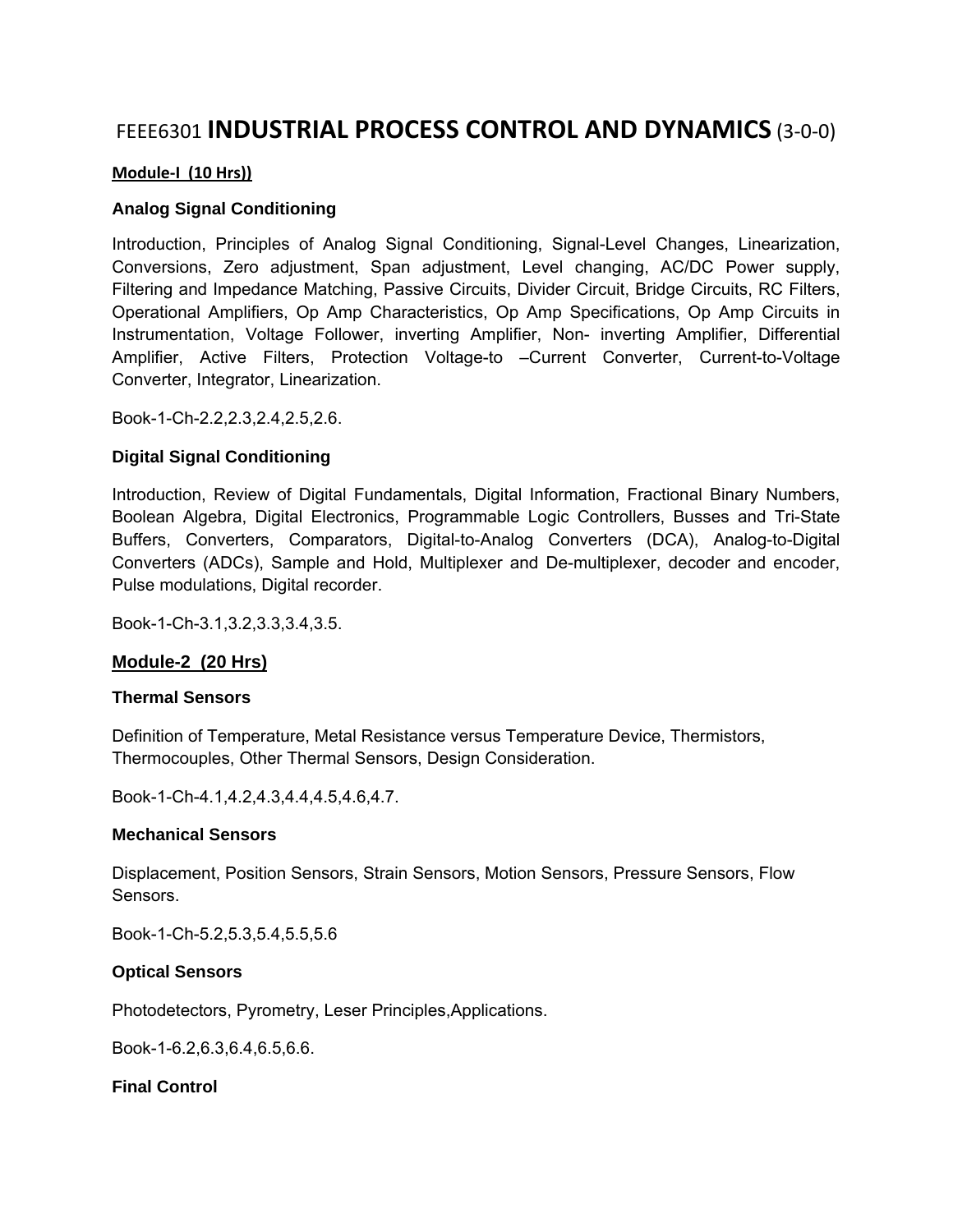Final Control Operation, Signal Conversions, Switching and Control Devices, Actuators, control Elements.

Book-1-Ch-7.2,7.3,7.4,7.5,7.6.

### **Discrete-State Process Control**

Characteristics of the System, Relay Controllers and Ladder diagrams, PLCs.

Book-1-Ch-8.2,8.3,8.4,8.4,8.5.

### **Module-3 (10 Hrs)**

### **Controller Principles**

Process Characteristics, Control System Parameters, Discontinuous and Continuous Controller Modes, Composite Control Modes.

Book-1-Ch-9.2,9.3,9.4,9.5,9.6.

### **Analog Controllers**

Electronic controllers, pneumatic controllers, design consideration.

Book-1-10.2,10.3,10.4,10.5.

### **Casecade,Feedforward, and Ratio Control**

Casecade Control,Feedfrrward Control,Feedforward-feedback cControl Configuration,Ratio Control.

Book-2, Ch-!0.1,!0.2,!0.3,!0.4,!0.5.

### **Selective and Adaptive Control Systems**

Selective Control, Adaptive Control,Adaptive Control Configuration.

Book-2. Ch-11.1,11.2,11.3,11.4.

#### **TEXT BOOK**

1.-PROCESS CONTROL INSTRUMENTATION TECHNOLOGY BY-Curtis D.Johnson.PHI Publication. 2-PROCESS CONTROL PRINCIPLES AND APPLICATIONS BY-Surekha Bhanot.Oxford **Publication** 

#### **Reference:-**

Process control Systems and Instrumentation By-Terry Bartelt , Cengage Learning Publication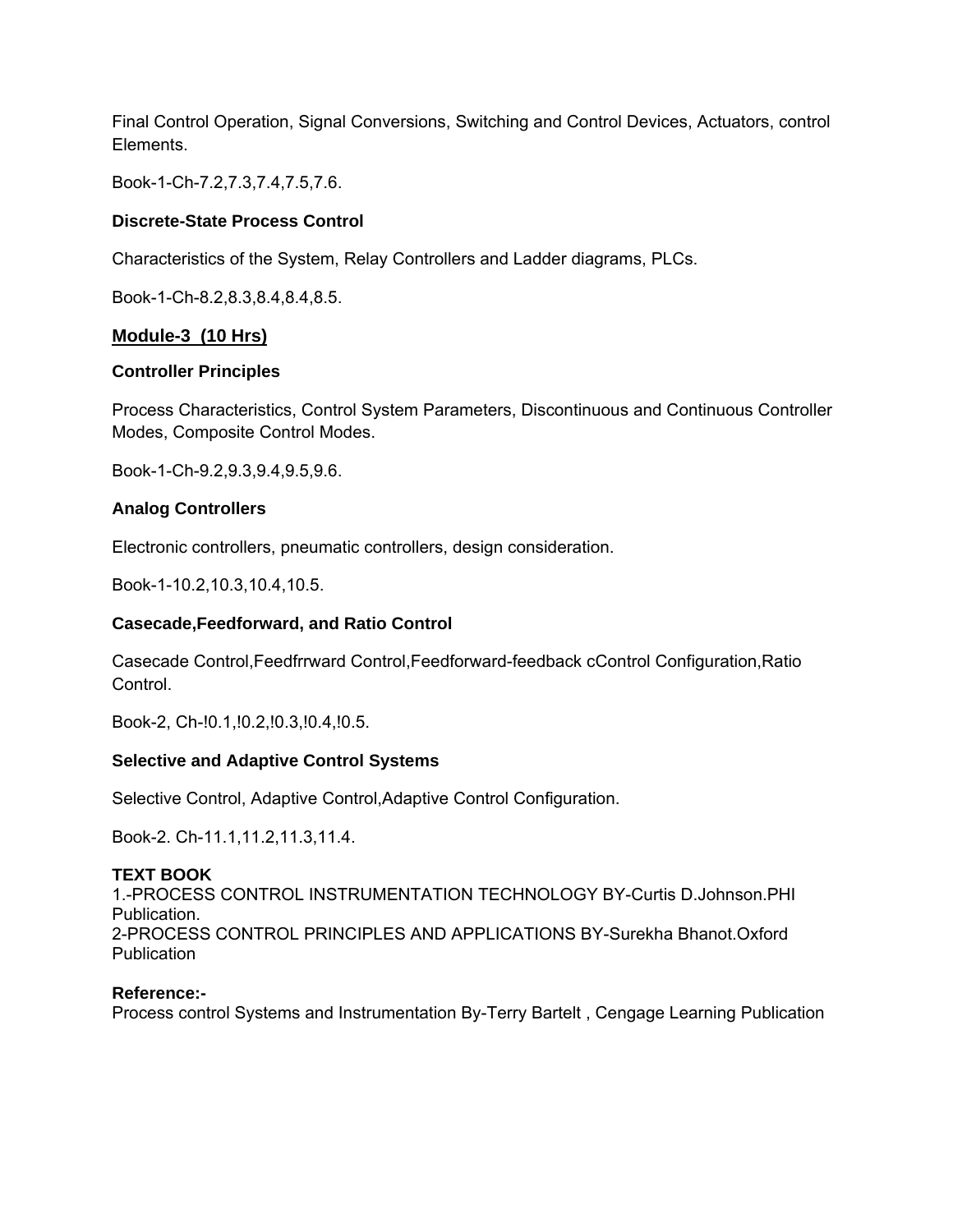# **Microprocessor & Microcontroller Laboratory**

# **List of Experiment :**

# **8085**

- 1. Addition, subtraction, multiplication and division of two 8 bit numbers
- 2. Smallest/largest number among n numbers in a given data array, Binary to Gray code, Hexadecimal to decimal conversion

# **Interfacing**

- 1. Generate square wave on all lines of 8255 with different frequencies
- 2. Study of stepper motor and its operations

# **Optional (any two)**

- 1. Study of traffic light controller
- 2. Study of elevator simulator
- 3. Generation of square, triangular and saw tooth wave using D to A Converter
- 4. Study of 8253 and its operation(Mode0, Mode2, Mode3)
- 5. Study of Mode0,Mode1 and BSR Mode operation of 8255
- 6. Study of 8279 (keyboard and display interface)
- 7. Study of 8259 Programmable Interrupt Controller

# **8051 Microcontroller**

 1. Initialize data to registers and memory using immediate, register, direct and indirect

Addressing mode

# **Optional (any one)**

- 1. Addition and subtraction of 16 bit numbers
- 2. Multiplication and division of two 16 bit numbers
- 3. Transfer a block of data to another memory location using indexing
- 4. Operation of 8255 using 8051 microcontroller

# **8086**

1.Addition , subtraction ,multiplication and division of 16 bit numbers, 2's complement of a 16 bit number

# **Optional (any one)**

- 1. Finding a particular data element in a given data array
- 2. Marking a specific bit of a number using look-up table
- 3. Largest/smallest number of a given data array
- 4. To separate the odd and even numbers from a given data array
- 5. Sorting an array of numbers in ascending/descending order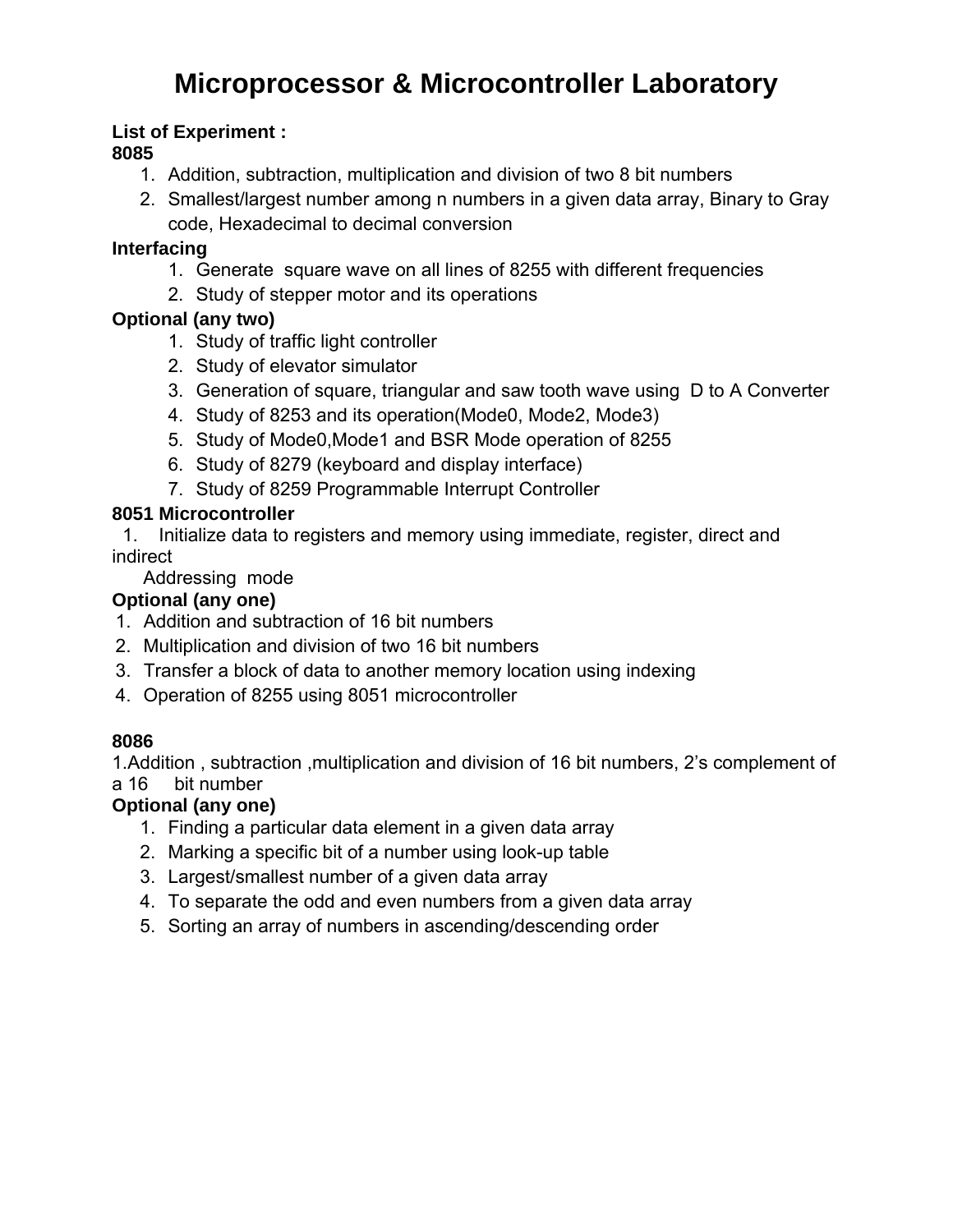# **Digital Signal Processing Laboratory (0-0-3)**

# **List of Experiment:**

- 1. Different types of signal generation using MATLAB
- 2. Linear convolution of sequences (without using the inbuilt function 'conv' available in MATLAB)
- 3. Circular convolution of two sequences, Comparison of result with that of Linear convolution
- 4. (a) Finding auto correlation of a sequence (b) Finding cross correlation of two sequences ( c ) Finding power spectral density of a sequence
- 5. Finding the convolution of periodic sequence using DFT and IDFT
- 6. Implementation of FFT (Fast Fourier Transform) algorithm
	- (i) Decimation in Time (DIT)
	- (ii) Decimation in Frequency (DIF)
- 7. Design of FIR filter(low pass, high pass and band pass) using windowing technique(harming window, haming window, rectangular window and Kaiser window)
- 8. Design of IIR filter (Design of Butterworth and Chebyshev filter)
- 9. Convolution of long duration sequences using overlap add, overlap save meter
- 10. Working with DSP processor (fixed point-TMS320C-5X/Floating point) series
	- (i) Implement convolution (Linear and circular convolution) FIR and IIR implementation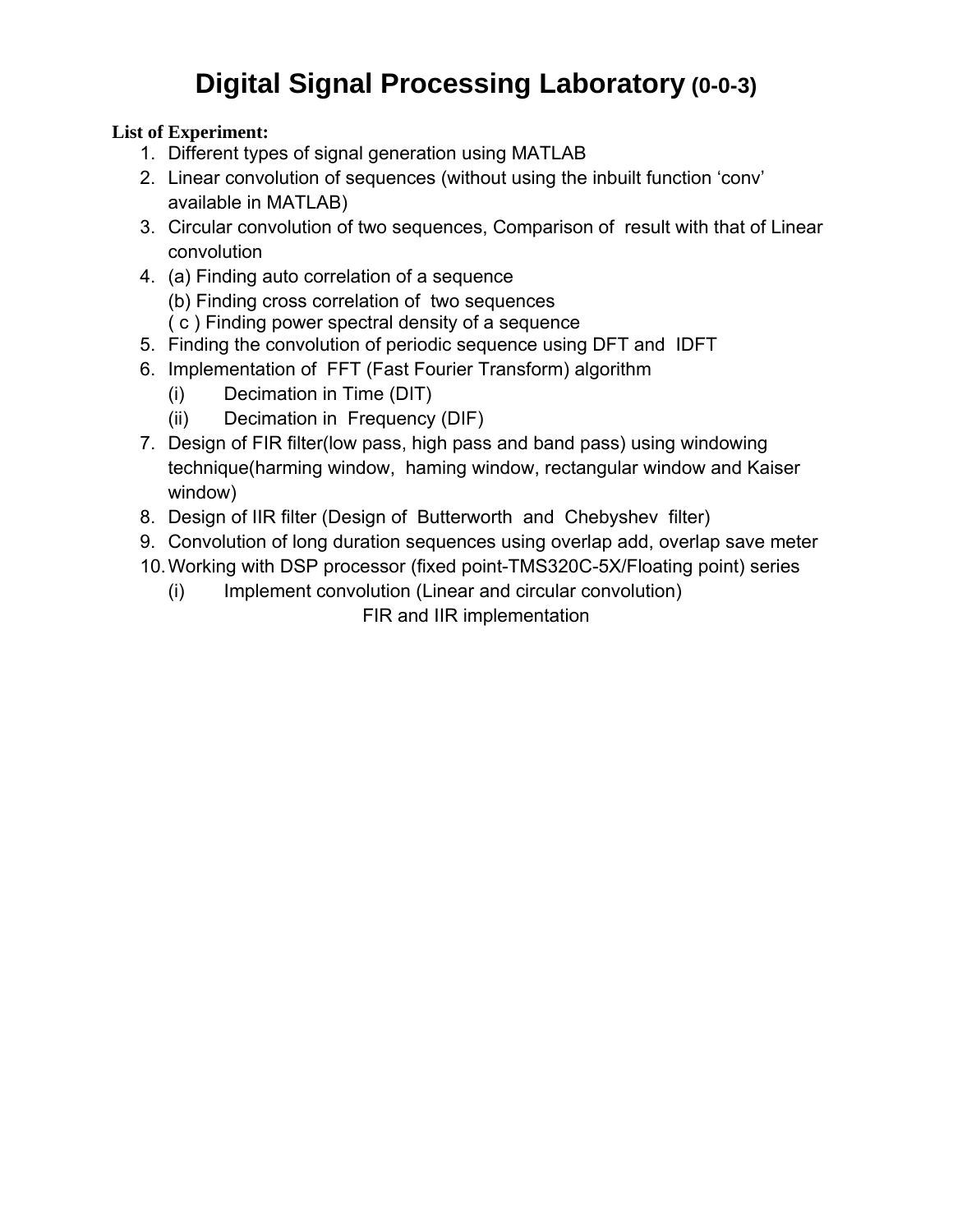# **Communication System Engineering Lab (0 0 2)**

Analyze and plot the spectrum of following signals with aid of spectrum analyzer: Sine wave, square wave, triangle wave, saw-tooth wave of frequencies 1KHz, 10Khz, 50Khz, 100KKz and 1 MHz.

> **Experiment objective:** Analysis of spectrum of different signals. Measurement of power associated with different harmonics in signals. **Equipment Required:**

- Signal/ function generator- frequency range upto 1MHz, signal types: square, triangle, sinusoidal, saw-tooth, DC offset signal.
- Spectrum analyzer Upto 100MHz atleast
- 1. Analyze the process of frequency division multiplexing and frequency division demultiplexing.

**Experiment objective:** Demonstrate the process of multiplexing of signals in time and frequency domain.

### **Equipment Required:**

- Frequency division multiplexing/ de-multiplexing experiment board.
- CRO
- 2. Study and design of AM modulator and demodulator. (Full AM, SSB, DSBSC, SSBSC)

**Experiment objective:** Demonstrate the process of modulation and demodulation using AM. Measure different parameters associated with modulated signals. Analyze the spectrum of modulated signals.

### **Equipment Required:**

- AM modulator/ demodulator experimental board.
- Function generator (sine, square, modulating signal), 1MHz maximum frequency
- CRO 20MHz, dual trace
- Spectrum analyzer.
- 3. Study of FM modulation and Demodulation Techniques.

**Experiment objective:** Demonstrate the process of modulation and demodulation using FM. Measure different parameters associated with modulated signals. Analyze the spectrum of FM modulated signals and compare with theoretical bandwidth. **Equipment Required:** 

- FM modulator/ demodulator experimental board.
- Function generator (sine, square, modulating signal), 1MHz maximum frequency
- CRO 20MHz, dual trace
- Spectrum analyzer.
- 4. Observer the process of PAM, quantization and determination of quantization noise.

**Experiment objective:** Demonstrate the process of PAM, PWM and PPM. Measure the spectrum of the PAM, PPM and PWM signals.

# **Equipment Required:**

- Experiment board for PAM/ PPM/ PWM signal generation and detection
- Multiplexing board
- CRO
- 5. Multiplex 2-4 PAM/ PPM and PWM signals.

**Experiment objective:** Demonstrate the process of multiplexing in time domain. **Equipment Required:**